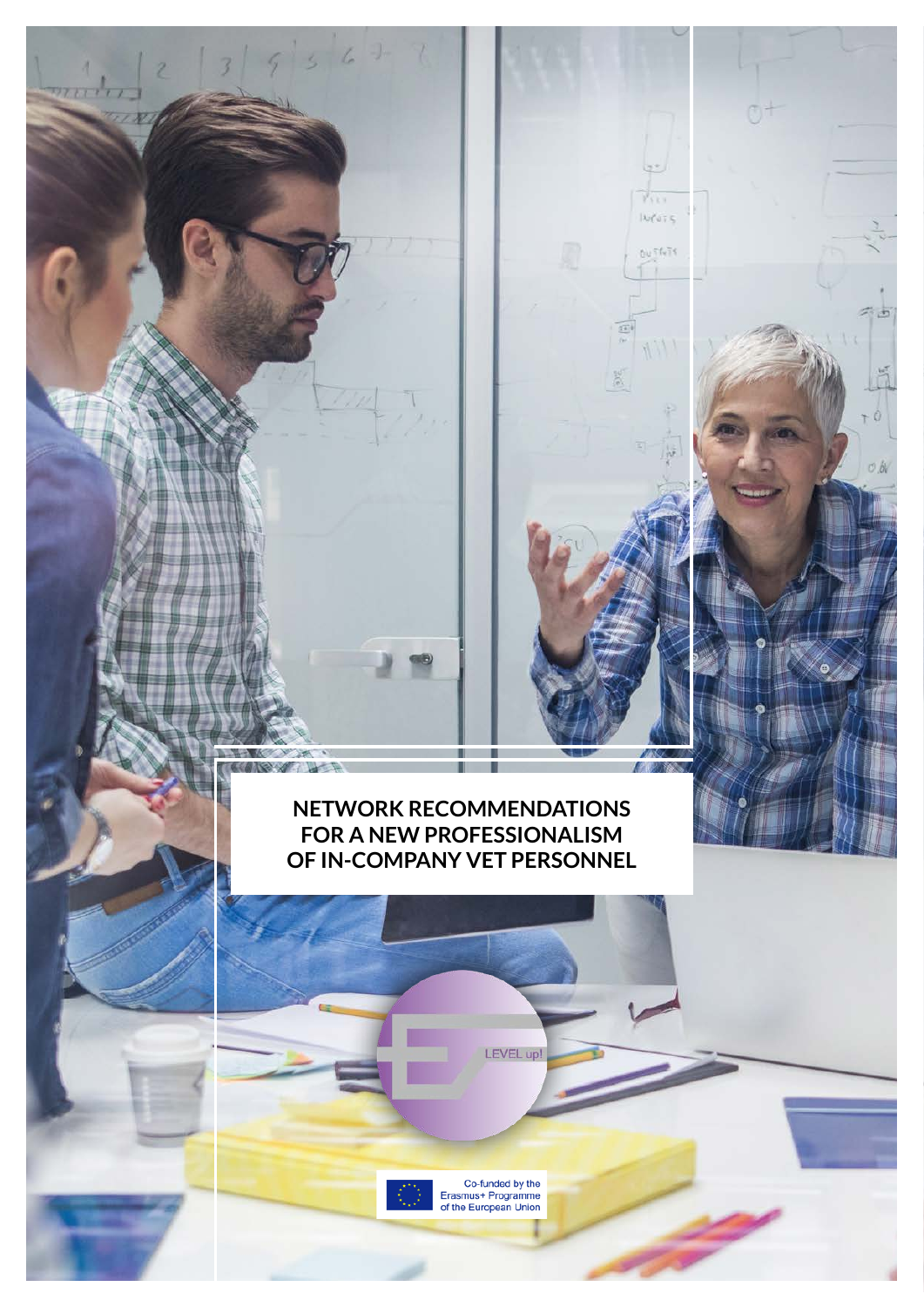Frankfurt, August 2017

**Document title:** Network Recommendations for a new professionalism of in-company VET personnel

**Document version:** FINAL

**Developed by:** IGM, in collaboration with "Level up! Workplace Tutor goes Europe" Project Consortium

**With contributions from:** Anke Muth and Hanna Schrankel, Sannakaisa Raatikainen, Marja Orpana-Niitlahti, Craig Donald, Patrick Coughlan, Sylvia Klein, Kai Uther, Judith Galla, Fernando Benavente, Mario Patuzzi.

**Project Acronym:** Level up!

**Project Number:** 2015-1-DE02-KA202-002556

For more information on the project, please visit Project website: http://www.workplacetutor.eu Blog: https://workplacetutorblog.wordpress.com

#### **Project Consortium:**



This project has been funded with support from the European Commission. This publication reflects only the views of the author, and the Commission cannot be held responsible for any use which may be made of the information contained therein.



**Published under the following license:** Attribution-ShareAlike 3.0 Unported (CC BY-SA 3.0) https://creativecommons.org/licenses/by-sa/3.0/ The creative common license extends to the text material. Photos are excluded from editing and duplication. **Cover picture:** skynesher / istockphoto.com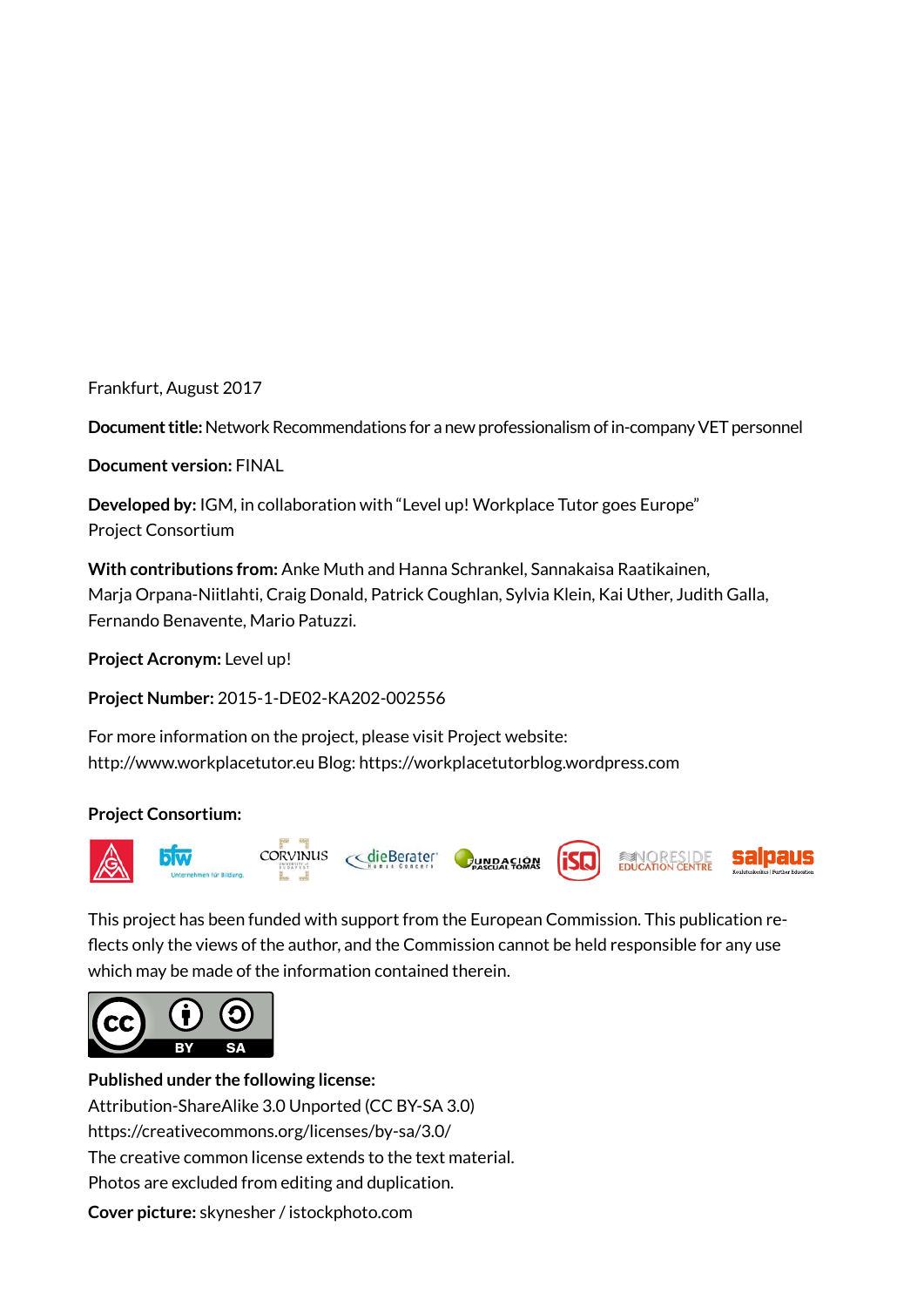| 1. Apprentice, Journeyman, Master - Is there an analogy to teacher, trainer, mentor? 6                                                                                                           |
|--------------------------------------------------------------------------------------------------------------------------------------------------------------------------------------------------|
|                                                                                                                                                                                                  |
| 3. The Learning outcome - a short view from two Level Up training participants 15                                                                                                                |
| 4. Permeability between educational sub-systems and<br>the new role and responsibilities of VET personnel in the modern world of work 16                                                         |
| 5. Recognition of Non-Formal and Informal Learning -                                                                                                                                             |
| 6. The Union Way - Why we think a strong say of unions<br>is the key to a good in-company training. $\ldots \ldots \ldots \ldots \ldots \ldots \ldots \ldots \ldots \ldots \ldots \ldots \ldots$ |
| 7. Unión General de Trabajadores on Dual Professional Training in Spain -                                                                                                                        |
| 8. Excursion: Improving the Quality of Apprenticeships and Work-Based-Learning29                                                                                                                 |
|                                                                                                                                                                                                  |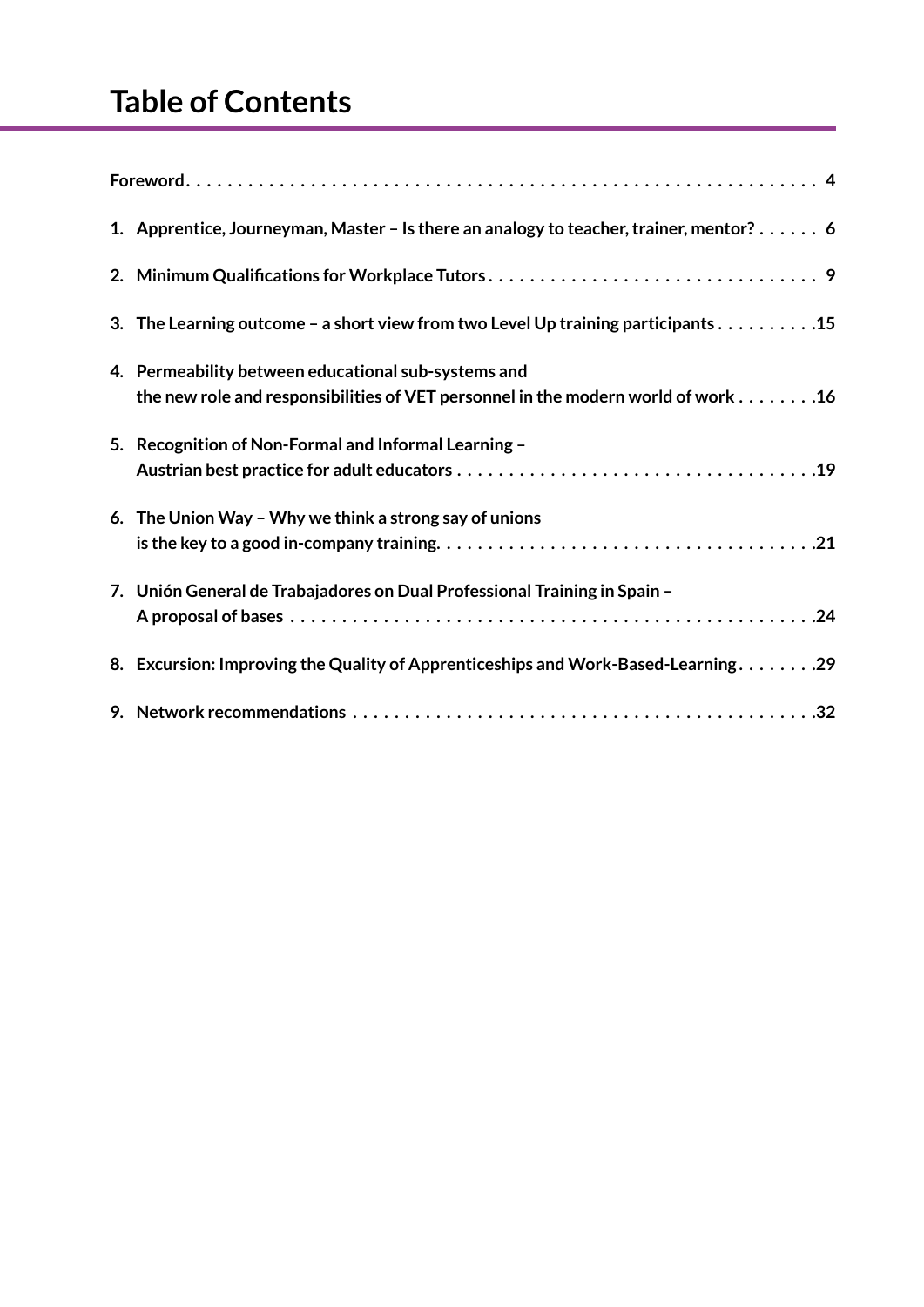# <span id="page-3-0"></span>**Foreword**

A new professionalism for in-company VET personnel. "Giving people a profession who train others in their profession"

Why do we need a new professionalism for in-company VET personnel and what do we need in order to achieve it? We have spent a long time discussing these questions in various settings and with various experts from different backgrounds and countries in the course of the Level-up project.

Questions that concerned us in this debate included:

- What role do in-company trainers play in the modern world of working and learning?
- What constitutes the modern world of working and learning? What has changed? How does that impact on a changing culture of in-company learning?
- $\blacksquare$  Accordingly, how do the responsibilities of trainers change? How does that impact on what competencies are required?
- Consequently and ultimately, how can we achieve a new professionalization of this target group that corresponds to the vast changes of working realities and competence requirements in this field? What shape should qualifications for our target group actually take in order to satisfy the changes listed above? Do we need (new) qualification offers for our target group? How can better transparency and comparability contribute to this?

The debate on the new professionalism for in-company VET personnel spanned the stakeholder consultation that was implemented throughout the course of the Level-up! project in the framework of the so-called EWT Network debate. This constituted the establishment of a discussion platform for all stakeholders involved in the professionalization of our target group. We have discussed questions surrounding the professionalization of in-company VET personnel in different settings (conferences / workshops on different aspects of professionalization, and roundtable discussions, bringing together actors of VET from different backgrounds and countries, focus group discussions and individual consultations) and with a variety of stakeholders (such as in-company trainers themselves, HR managers, VET teachers, training providers and professional associations, social partners, education politicians and other experts).

We have found that, across Europe and across the everyday realities and backgrounds of our Network members, requirements and expectations of in-company trainers have increased over the past decade or so. Increasingly, in-company trainers are required to be moderators of learning processes in the company, coordinators of processes of change, counsellors on training and qualification processes in the company, experts of personnel development and coaches for their colleagues. In addition, trainers' responsibilities increasingly involve planning and managerial processes. However, until today, the majority of countries in Europe do not have standardised and / or compulsory qualification offers for in-company VET personnel. Trainers are typically those who are good at their job and are assumed to have a way with people, particularly the youth.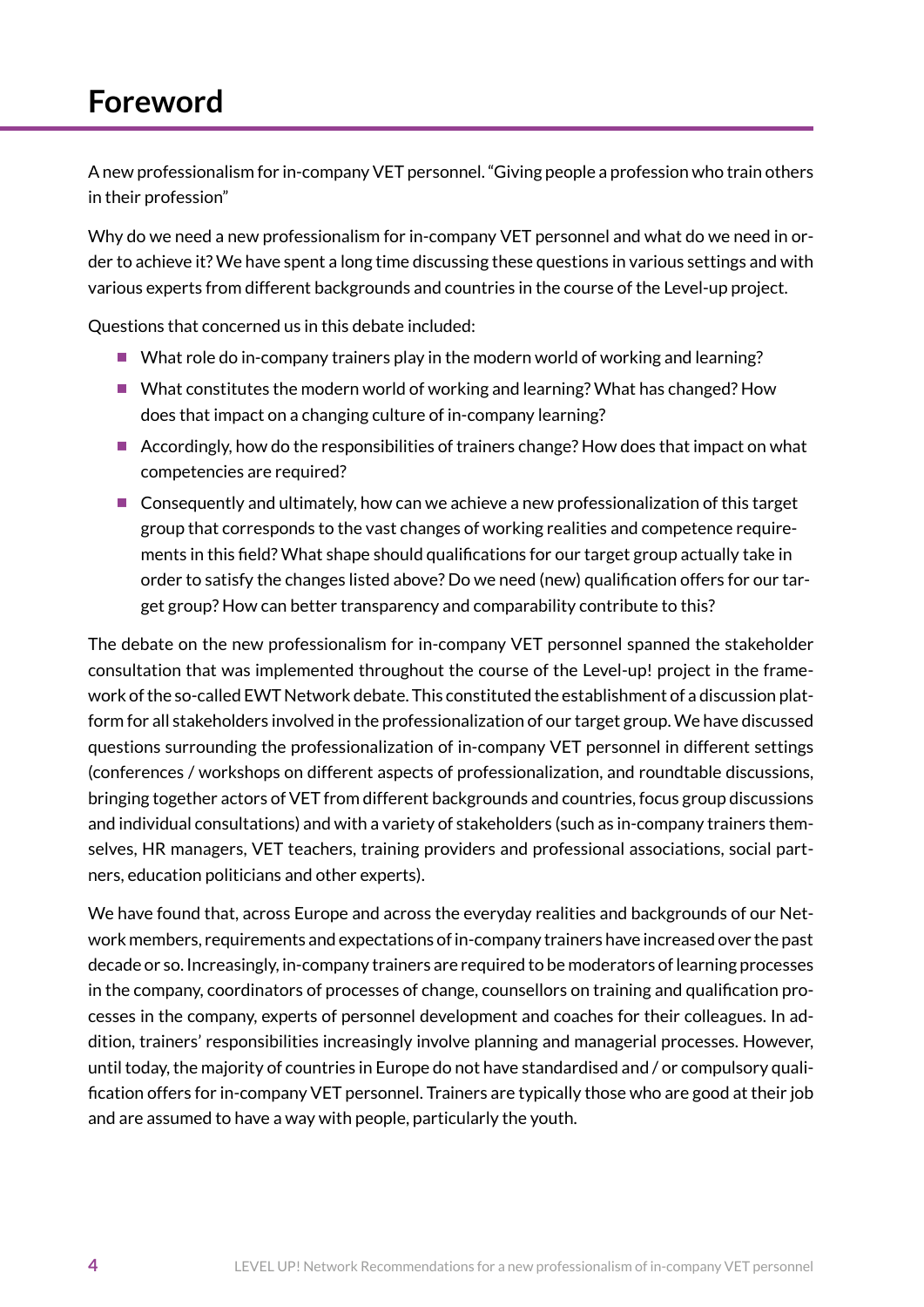We feel that a greater level of professionalization (which entails both the better quality of qualification and a greater degree of professional and societal recognition) for the group of in-company VET personnel is long overdue! It will contribute to

- $\blacksquare$  A greater level of horizontal and vertical mobility on the labour market
- A greater extent of equivalence between the trainer and teacher profession
- Increased competitiveness between vocational and academic education
- An image improvement of work-based learning, the dual system and vocational education in general
- A general improvement of vocational training and work-based learning, hence better training and skills in our economy
- Better implementation of increased requirements to a modern learning management inside and outside of organisations

We are convinced: the tasks and responsibilities in vocational training and education are extremely demanding and require an extensive level and width of competencies. This fact is still not mirrored in the qualification landscape for this target group. The professional and societal recognition of VET personnel, specifically in-company VET personnel, is long overdue!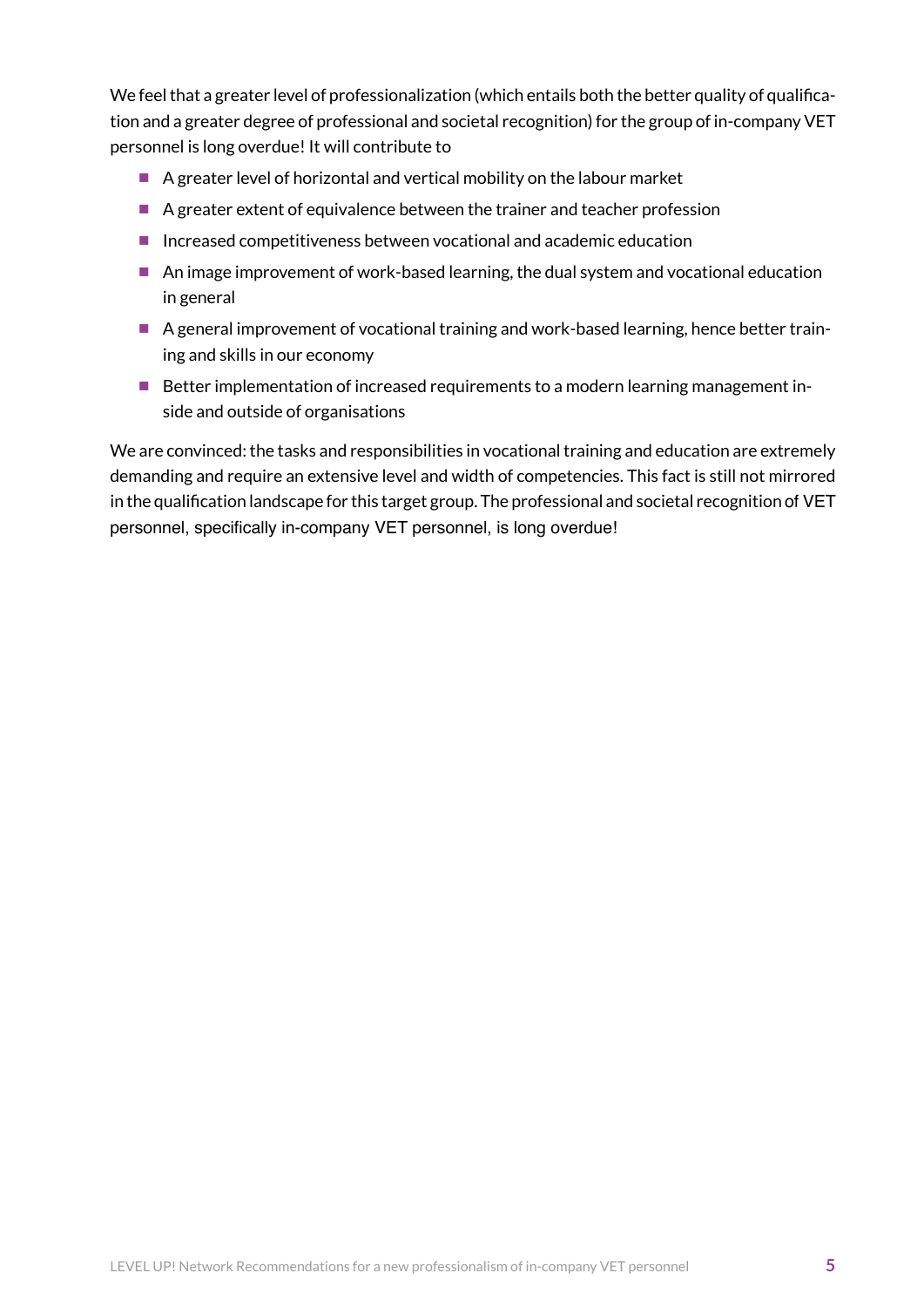# <span id="page-5-0"></span>**1. Apprentice, Journeyman, Master – Is there an analogy to teacher, trainer, mentor?**

In this article we are going to bring up an idea about an analogy between the traditional vocational training and education model, namely apprenticeship training: apprentice – journeyman – master, and the changing role of teacher and VET personnel from teacher to trainer to mentor.

Jobs and occupations are changing so much that we are not always aware of what the future holds. The development of technology is fast and VET cannot always keep up. VET organisations in general can be heavy and clumsy in being adaptable and therefore it can take years to change the curriculum to meet today's needs. There seems to be a need for more flexibility within the education system in general and less hierarchy in formal training. In order to succeed in the future, also VET organisations need to change and be more adaptable in line with many modern companies.

Prerequisite of current working life is that learners need to have a wide combination of competencies, and not just one set of skills. Due to technological development, jobs are in constant evolution or change, and this also means that an increasing number of jobs and occupations disappear. A lifetime position in a company is no longer a valid option; instead, we all have to have skills, such as soft skills and key competences, which enable us to maintain employability. Are we preparing people for a future career path or a specific job?

VET personnel need a variety of skills to be able to address the needs of working life and individual learners. Vocational teachers' competences are developing towards a new competence identity, says an article written by vocational teacher training lecturers, Anu Raudasoja and Soili Rinne, from HAMK, Häme University of Applied Sciences. In the article, they present an idea of vocational teachers' identity positions. Vocational teachers work on three different levels: individual, communal and societal. They can be seen as experts within their field and didactics, as well as developers of their organization and of working life. They are also experts on everyday life: supporting students, constructors of the working community and educators on the societal level, says the article.

It seems that a teacher is no longer only a teacher, and the roles of in-company trainers and workplace tutors emerge. The competences they need are much the same. They can all be seen as having identity positions on individual, communal and societal level, as outlined in the previously mentioned article.

An answer to the need of a more flexible VET system could be part-time work that combines teaching with in-company training: a person who is a part-time teacher and a part-time company worker. Such a person would have current knowledge of working life processes and methods and of what training is needed in a VET organisation accordingly. In the future, are VET personnel 50 % teachers and 50 % company workers? One can easily think of the benefits that such an arrangement could have: if the teacher is present at a company, the company does not have to use a production worker for tutoring. The companies could get better workers when the teacher/in-company trainer can really give state-of-the art or up-to-date vocational education to students as well as workplace specific tutoring.

One solution to a more flexible VET system would be to increase internal and external networking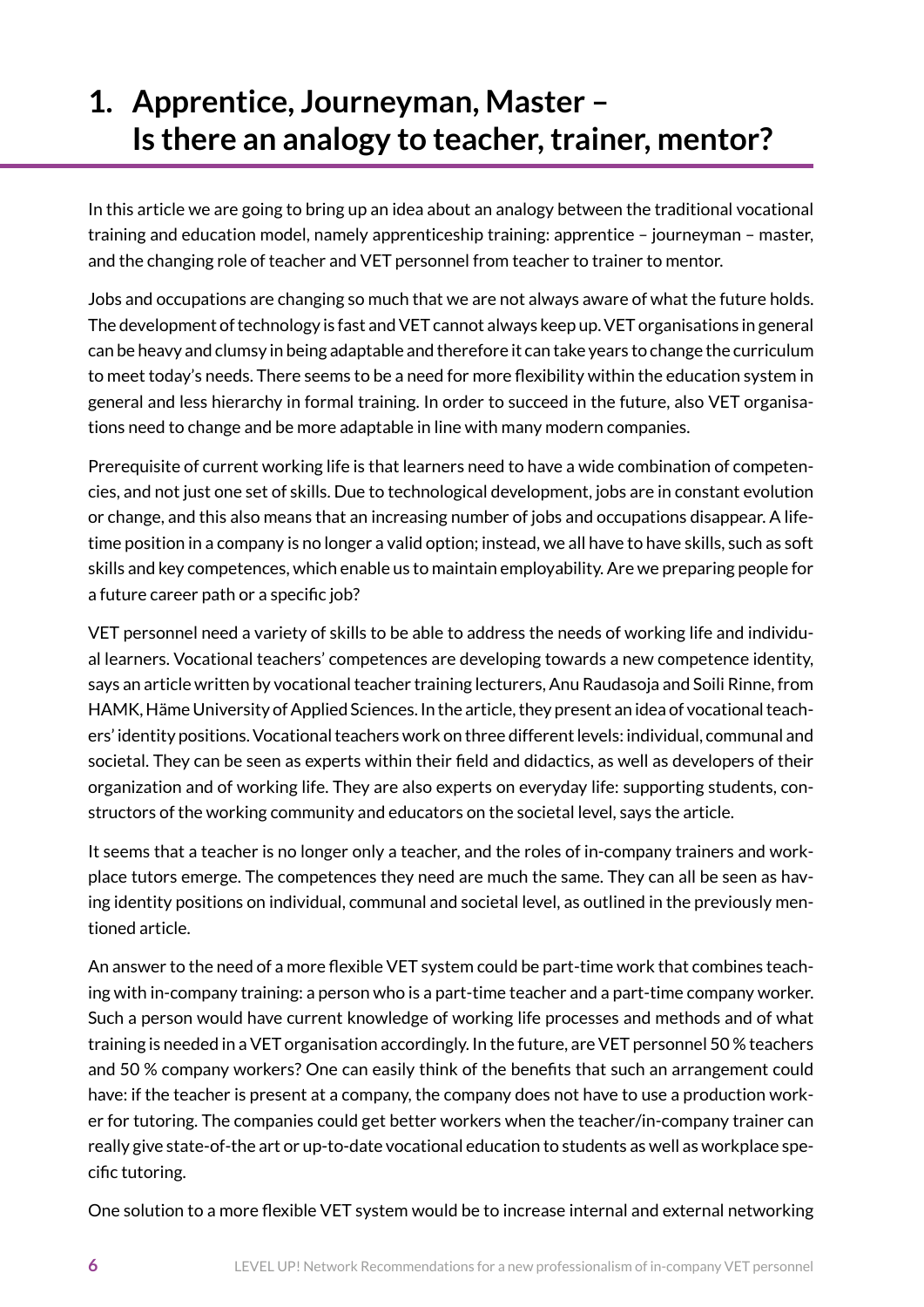activities and teamwork. Teachers, trainers and mentors have to be in close cooperation with companies, public organisations, trainers in other companies and other VET providers forming an interlaced network like a spider's web. They cannot stay in their own cocoon, but need to have contacts and have to understand the societal level, have an overall view. Professional networks and learning communities are easier to create and maintain in the modern digital environment. Without networks it is stressful to survive, one needs a support group.

When thinking historically, the basic idea of training or transferring ideas to others has not changed. In the past, the logical progression was from apprentice to journeyman to master. The master had responsibility to train the next generation and pass down knowledge. In modern society we see a return to this idea. Mentors in companies fulfill the role of the master in the past. They have knowledge, they have skills and they have a responsibility to transfer this knowledge and train the next generation (the next apprentice). The apprentice starts by copying a set layout of basic skills. When you begin as a tutor, you also have the role of an apprentice as well. In this role, you can teach basic routine tasks, which have clear formulas or methodology. After a while, as the tutor's skill and knowledge grow, the way of training changes focus. Rather than concentrating on standard skills, you have the ability to teach processes and concepts and have a better understanding of how these connect together.

The final level of ability to train is mentor (master). In this level problem solving, interaction of different tasks is understood and can be trained to others. As a mentor, you have the awareness to apply the knowledge, which you have learned in different situations and processes, even those that you have not faced before. You also understand the whole process, the bigger picture, and have a deep knowledge of the field in which you work. At mentor level you have the ability and experience to transfer knowledge in the way that actually touches someone´s heart and be a companion in their learning journey.

In conclusion, the cycle is complete. The process of learning has not changed dramatically. A noticeable change has been in the viewpoint: the modern approach is learner-centered whereas earlier we looked at learning from the teaching point of view. During this project we have seen the need to focus on learning guidance in work-based training, management involvement in this process and the necessity of building and maintaining networks between all actors. This requires commitment and involvement from all stakeholders in this process to ensure high-quality work-based learning in the future.

**An apprentice = a traditional teacher:** learning and teaching by repetition (behaviorism)

**A journeyman = a tutor:** more independent ability to apply knowledge, aiming to find new ideas and to search for new skills in other areas of life (constructivism)

**A master = a mentor** knows the field of work really well, whether it is the teaching profession or industrial manufacturing. A mentor has excellent collaborative and networking skills, both inside and outside of their own organization. The mentor looks beyond their responsibilities, and keeps an eye on things that would need to be developed. Environmental and cultural sensitivity and awareness helps to transfer ideas. (collaborative and active learning)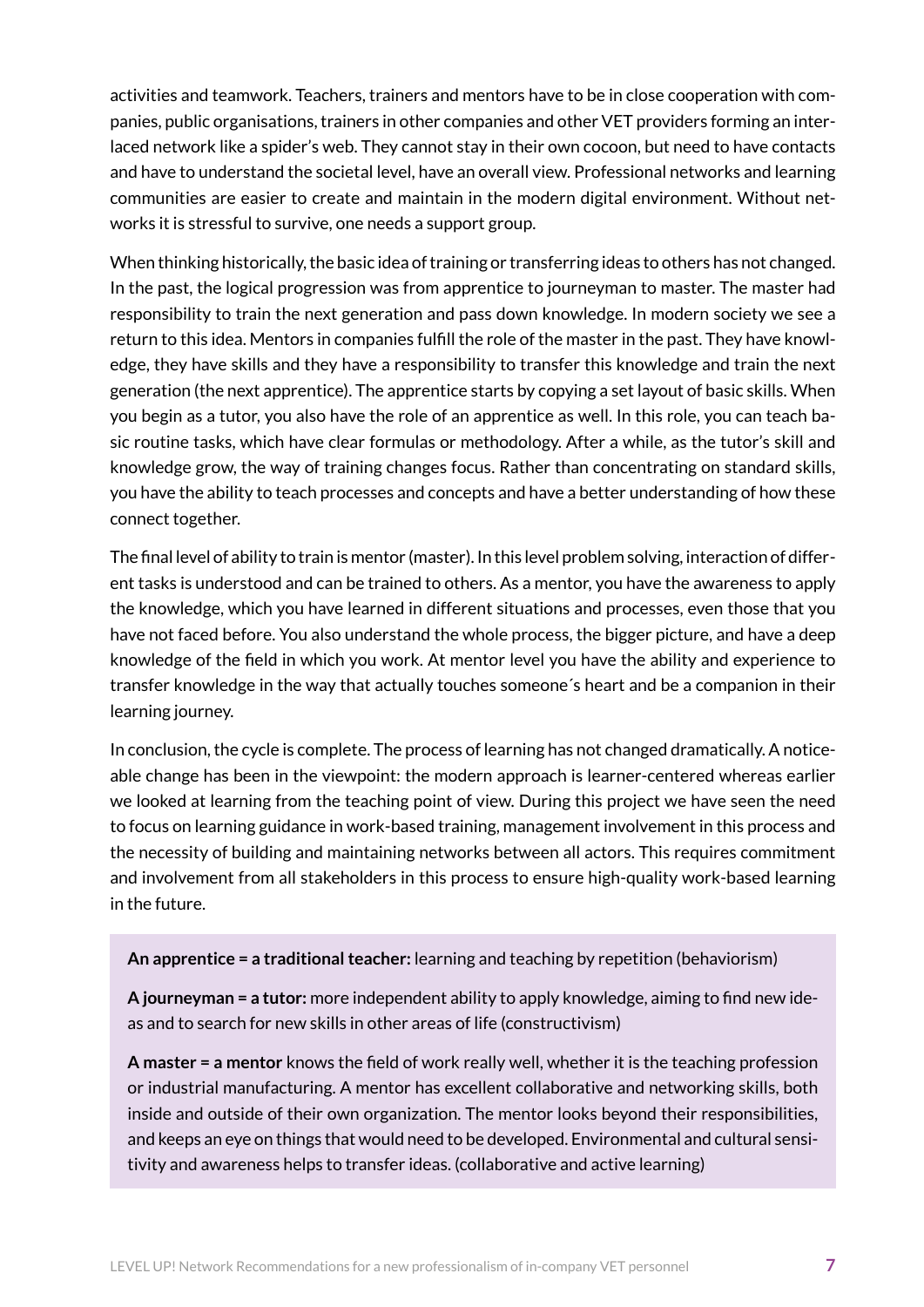### References:

Raudasoja, A. & Rinne, S. (2018). Opettajien osaamisen kehittyminen kohti uutta osaamisidentiteettiä. *HAMK Unlimited Journal* 15.5.2018. On 11.6.2018 at https://unlimited.hamk.fi/ammatillinen-osaaminen-ja-opetus/osaamisen-kehittyminen

Kristiina Volmari, Seppo Helakorpi & Rasmus Frimodt (Eds) (2009). Competence Framework for VET Professions. Handbook for practitioners. Finnish National Board of Education and editors.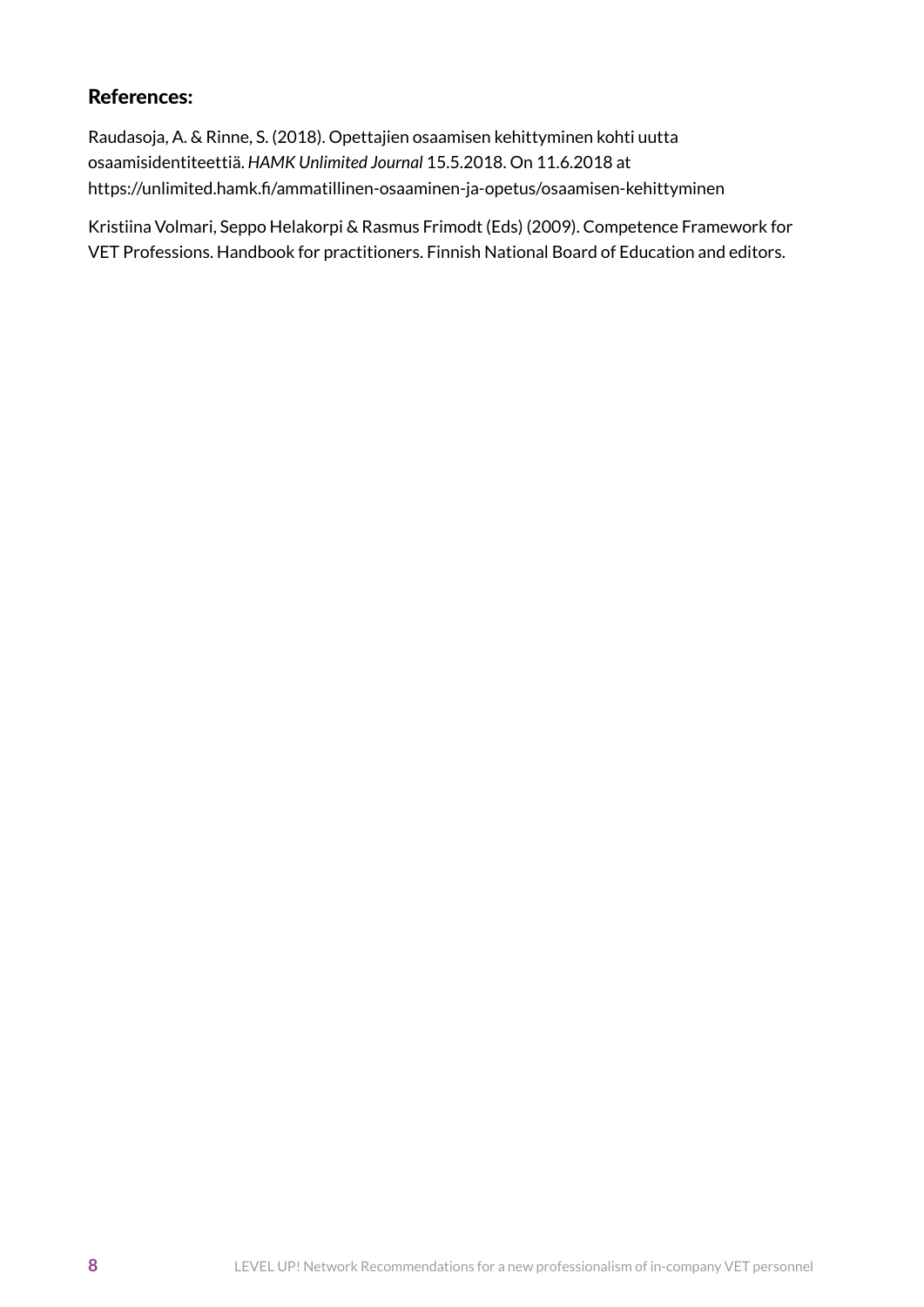# <span id="page-8-0"></span>**2. Minimum Qualifications for Workplace Tutors**

### Introduction

The project "Level Up! Workplace Tutor Goes Europe" had two main aims. Firstly, to develop a high level pan-European training course for in-company trainers and secondly, to raise the awareness of all VET stakeholders on the importance of work-based learning and learning guidance and engage them in a debate for the professionalisation of VET actors.

In our project, the target group was VET personnel in its widest meaning. We define VET personnel as teachers, trainers, tutors, mentors at VET institutions and companies with special emphasis on those who actually work closely with different types of learners at the workplaces not forgetting those who are mainly involved in administration and human resources activities.

Increased work-based learning calls for better tutoring and learning guidance. The workplaces must invest resources in training their personnel to engage in skills development and learning processes of **the staff**, but also of

- **pupils in primary and secondary education** undertaking work-oriented projects;
- **vocational students** undertaking a period of work-practice as a part of their training course;
- **a** apprentices applying job-related theory to the day-to-day requirements of their job;
- **higher education students** complementing learning theory with an understanding of labor market expectations;
- **adult learners / employees** within (or looking to enter) the labor market, taking part in continuous learning and skills development activities with a view to improving their employment or career progression prospects;
- **young people and adults gaining** occupational and soft skills through undertaking (formal or informal) voluntary work or voluntary activity in a workplace or work environment.

Working life faces changes that take place so rapidly we have difficulties in keeping up with them. Work environments in the near future are expected to feature more autonomy, less routine, more use of ICT, reduced physical effort and increased social and intellectual tasks. Labour market skill needs will be shifting, and workers will have to supply new skills to match changing needs. An aging workforce, overqualification and job polarisation at the top and bottom of the skills scale will be some of the key challenges of the next decade, calling for action now. There will be an increase in demand for ICT skills as the pace of innovation in the application of information and communication technologies – productivity-enhancing technological change – is expected to accelerate further in the coming decades. (Cedefop Briefing Note, 2018b)

## Rethinking of VET personnel roles at the workplaces

This challenge of keeping up with the change requires rethinking of VET roles at the workplaces. At the Level Up! project multiplier event held in Lahti (FI) in June 2017, the question of the roles of the workplace tutors in their organisations was brought up. In this discussion we realized that the term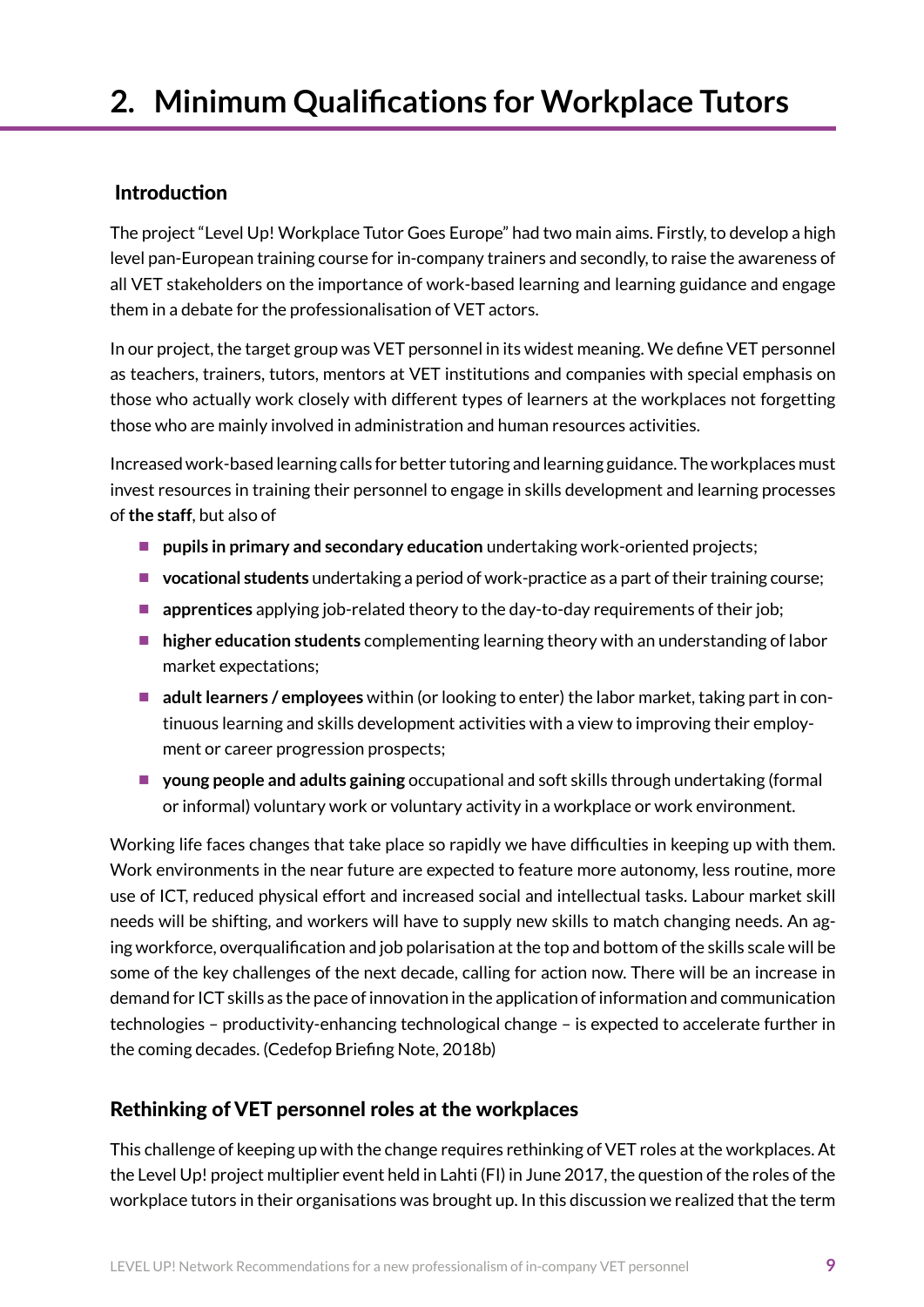'workplace tutor' refers to drastically different roles in the partner countries. During the learning café activity the following tasks or roles were identified:



The discussion reflected the findings of our previous project EWT – European Workplace Tutor. In the project we distinguished between **two different roles** or positions at the workplaces: that of a **Workplace Tutor** and that of a **Learning Process Guide**.

According to the definition made in the previous EWT project, **theWorkplace Tutor** is a role held by a person in a company who has the responsibility **to guide and coordinate in-company training processes**, and independently plan, implement and evaluate in-company education processes as well as advise individuals regarding training and guidance. In other words, the Workplace Tutor has a specialized biography and a qualification in his area and is very often in a managerial position.

**The Learning Process Guide is a role with a very hands-on approach** to practical learning guidance at the workplace. The Learning Process Guide accompanies learning processes of staff or learners (VET students) in the company. The learning process guide acts as a specialist for learning processes with the aim of enabling learners to independently create and reflect learning processes. These are not necessarily full-time roles/positions but can be held by staff members appointed to these roles alongside their normal tasks.

## Two approaches to better-qualified VET personnel in relation to EQF

As you can see, the field of VET personnel's roles in Europe is like a patchwork quilt: there are many pieces but none of them are the same nor even similar to one another. When considering the required qualifications for VET personnel, we can approach from at least two different angles: one that has a set of ready-made certified qualifications to choose from or, secondly, one which considers the competences needed and builds training programmes tailored to the needs of in-company training personnel.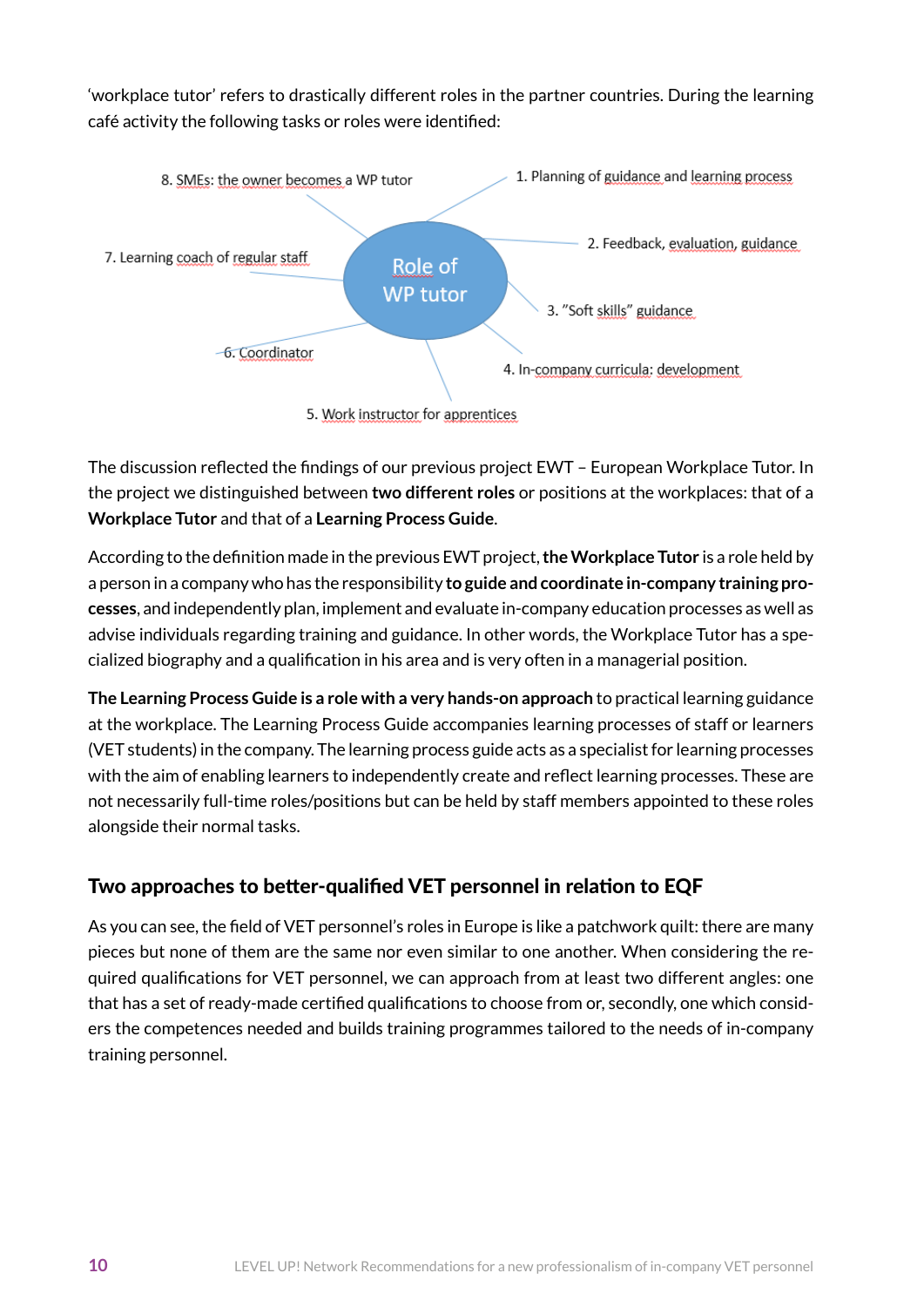The existing qualification offers are based on the European Qualifications Framework (EQF) and the programmes to be designed should follow the learning outcomes based level structure of EQF. During the past decade, national qualifications frameworks (NQFs) have been developed and implemented across Europe. Triggered by the adoption of the European Qualifications Qramework (EQF) in 2008, these frameworks draw attention to the outcomes of education and training, focusing on what learners are expected to know, understand and able to do. Learning outcomes-based level descriptors are essential to these frameworks. While technical in their character, these descriptors not only help to define and map the (vertical) level of complexity of a particular qualification, they also help to clarify its (horizontal) orientation, be this on theoretical knowledge, practical skills and/or transversal competences. (Cedefop 2018a)

Previous research (Cedefop, 2009; 2016) shows that most European countries see the orientation on learning outcomes as critical for modernising their education and training systems. Shifting the focus towards learning outcomes is also a prerequisite for dialogue between education and the labour market, and forms part of an effort to strengthen the relevance of education and training to the labour market.

#### **Occupational standards**

Occupational profiles or standards are normally set outside the education and training system by labour market stakeholders but can have significant impact on the way learning outcomes statements are defined and written. Occupational profiles or standards specify the main jobs that people do, describing the professional tasks and activities as well as the competences typical of an occupation. Occupational standards signal what students must be able to do in employment and can ideally serve as a link between education and training and the needs of the labour market. While a qualification standard needs to look beyond the specific functions of a single job or occupation, occupational, as with qualifications standards, the term occupational standard is not used everywhere but refers to a function which can be identified in most countries. In some countries, for example Germany, the functions of qualifications and occupational standards are closely interwoven: in German VET, candidates will be awarded a qualification containing Berufsbild (occupational title), signalling a close relationship between occupation and qualification.

### **Qualification profiles and standards**

Qualification standards define the expected outcomes of the learning process, leading to the award of a full or partial qualification. In vocational education and training (VET), profiles or standards normally answer questions such as 'what does the student need to learn to be effective in employment and what does the learner need to learn to become an active citizen, supporting basic human and democratic values?' A qualification standard is not exclusively about promoting skills relevant to the labour market, but must address a broader set of competences relevant to life and society in general. It must also consider the changing nature of the labour market and society and clarify the role of transversal skills and competences, such as communication, social skill and problem solving.

The European Qualifications Framework (EQF), implemented in 2008, is a common European reference system, which links different countries' national qualifications systems and frameworks (NQF) together. In practice, it works as a translation mechanism, making qualifications more readable. As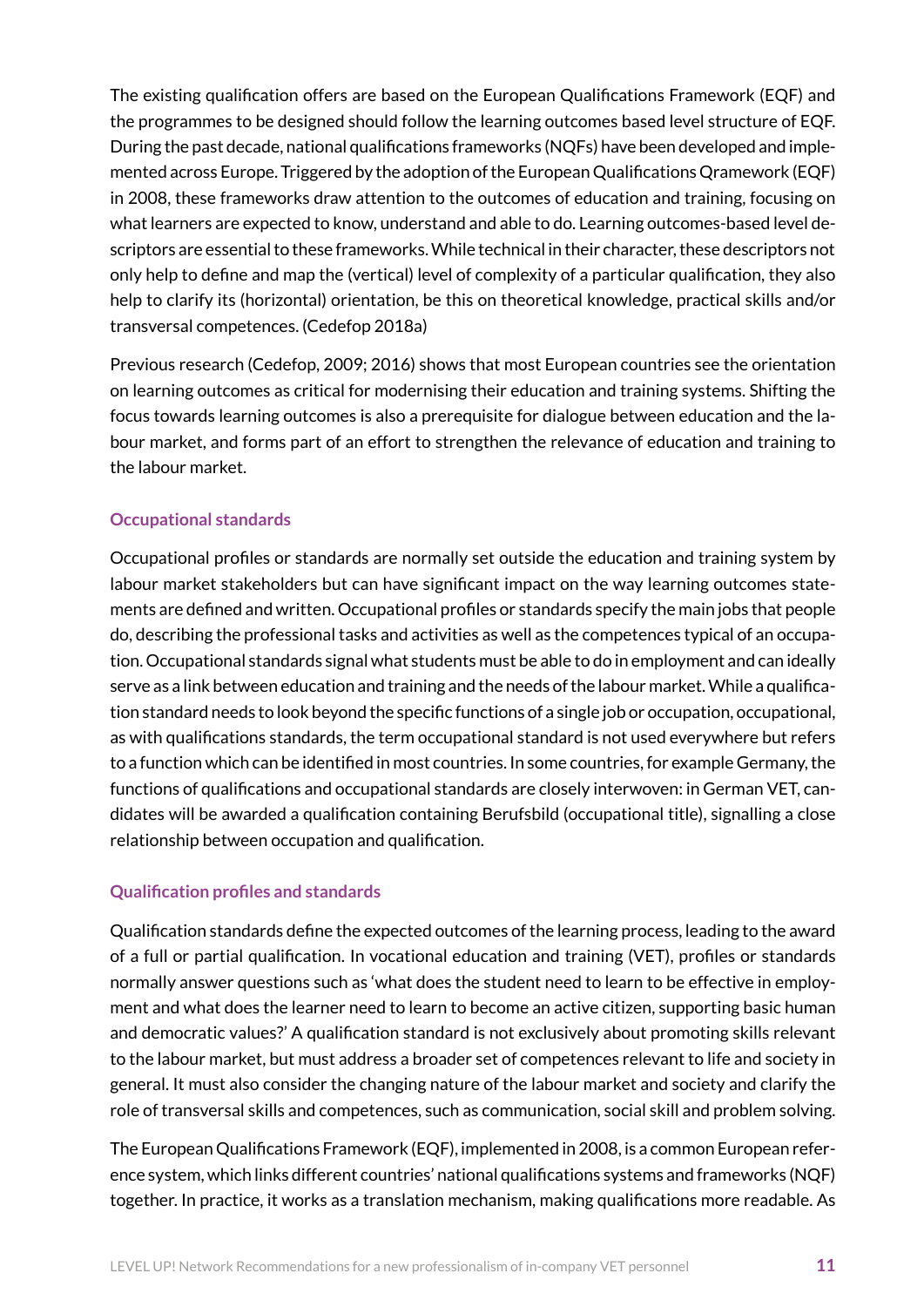statements of what a learner knows, understands and is able to do, the learning outcomes descriptors for all levels of qualification are defined in terms of knowledge, skills and competences, relevant to qualifications at that level in any system of qualifications and understood as shown in the following table:

Table 1. **EQF Level descriptors: main elements**

| Level descriptor elements                                                                                           |                                                                                                                                                                                                                                                      |                                                                                                                                                                               |  |  |  |  |
|---------------------------------------------------------------------------------------------------------------------|------------------------------------------------------------------------------------------------------------------------------------------------------------------------------------------------------------------------------------------------------|-------------------------------------------------------------------------------------------------------------------------------------------------------------------------------|--|--|--|--|
| <b>Knowledge</b>                                                                                                    | <b>Skills</b>                                                                                                                                                                                                                                        | <b>Responsibility and autonomy</b>                                                                                                                                            |  |  |  |  |
| In the context of EQF, knowledge is<br>described as:<br>$\blacksquare$ theoretical and/or<br>$\blacksquare$ factual | In the context of EQF.<br>skills are described as:<br>• cognitive (involving the use of logi-<br>cal, intuitive and creative thinking)<br>practical (involving manual dexter-<br>ity and the use of methods, materi-<br>als, tools and instruments). | In context of the EOF, responsibility<br>and autonomy is described as<br>the ability of the learner to apply<br>knowledge and skills autonomously<br>and with responsibility. |  |  |  |  |

Based on the competences profile and learning outcomes associated to this qualification, the complexity, range and the level of learning expected from learners, the **Learning Process Guide** competence profile targeted the European Qualification Framework (EQF) Level 5**1**, allowing though, depending on each country needs, a further development into a higher qualification level:

|                                                                         | <b>Knowledge</b>                                                                                                                                                 | <b>Skills</b>                                                                                                                | <b>Responsibility and autonomy</b>                                                                                                                                     |
|-------------------------------------------------------------------------|------------------------------------------------------------------------------------------------------------------------------------------------------------------|------------------------------------------------------------------------------------------------------------------------------|------------------------------------------------------------------------------------------------------------------------------------------------------------------------|
| Level $5(1)$<br>The learning<br>outcomes<br>relevant to<br>level 5 are: | comprehensive, specialised,<br>factual and theoretical know-<br>ledge within a field of work or<br>study and an awareness of the<br>boundaries of that knowledge | a comprehensive range of<br>cognitive and practical skills<br>required to develop creative<br>solutions to abstract problems | exercise management and<br>supervision of work or study<br>activities where there is<br>unpredictable change<br>review and develop perfor-<br>mance of self and others |

The settlement of the EQF level 5 for the **Learning Process Guide** Competence Profile allows partners to establish the correspondence between the European Qualification levels and their National Qualification Frameworks (NQF):

| EQF Levels | <b>DE NOF</b> | <b>PT NOF</b> | <b>ES NOF</b>            | <b>FINQF</b>          | <b>HU NQF</b> | <b>IE NOF</b> |
|------------|---------------|---------------|--------------------------|-----------------------|---------------|---------------|
|            | ۔             | -             | $\overline{\phantom{0}}$ | $\tilde{\phantom{a}}$ | -             |               |

By making the correspondence between the partner countries' NQFs and the EQF, the achieved outcomes become more readable across Europe, allowing learners' mobility inside or between countries and facilitating their lifelong learning processes, and contributing for a better recognition of training outcomes.

Apart from the above specified, extra entry requirements can be required, according to each coun-

**<sup>1</sup>** Developing descriptors for level 5 can be challenging in many countries as it is considered to bridge VET and HE.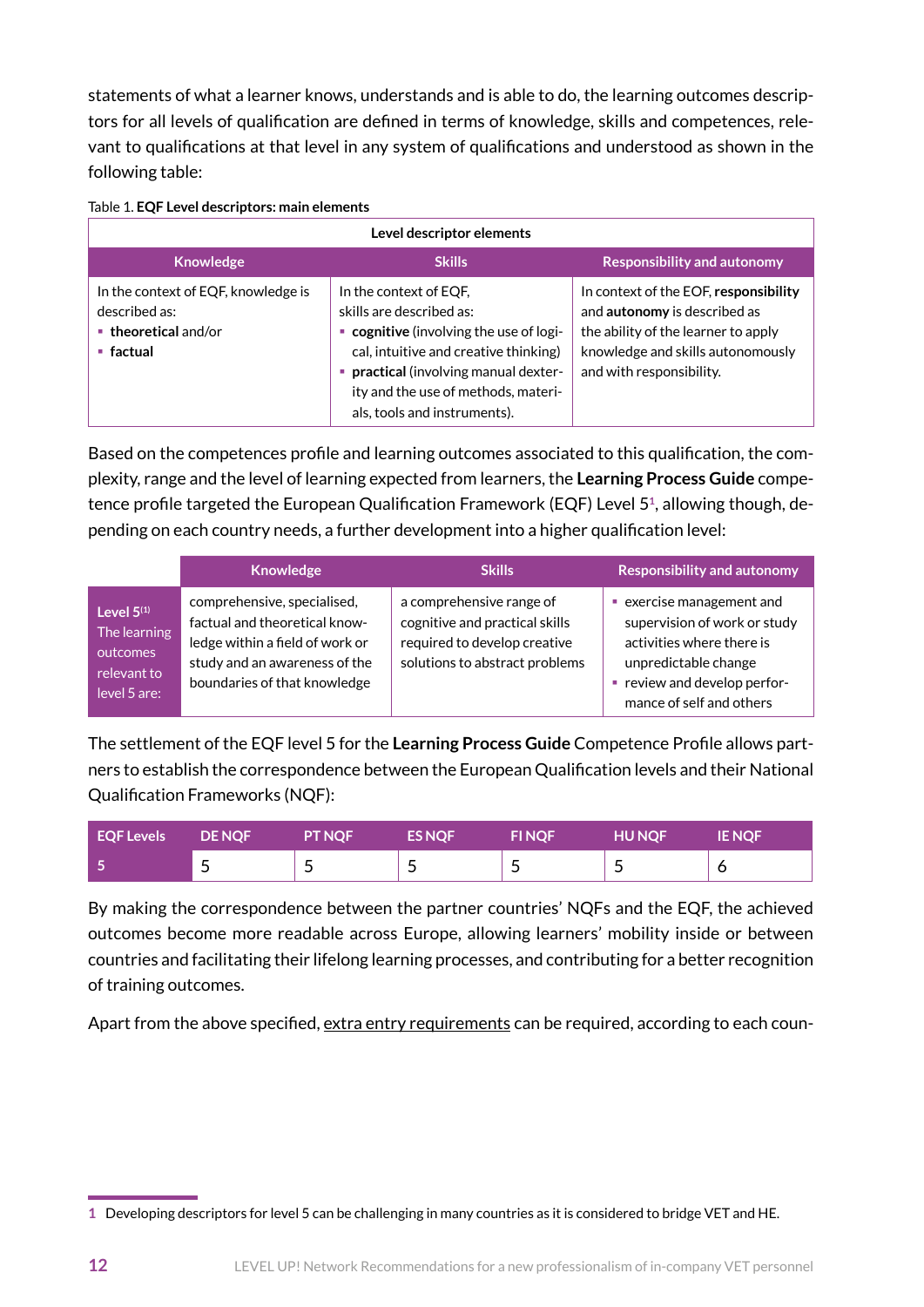#### try's specifications:

|                                                                       | DE.                                                                                               | <b>PT</b>                                                                                       | ES.   | FI    | <b>HU</b> | IE.   |
|-----------------------------------------------------------------------|---------------------------------------------------------------------------------------------------|-------------------------------------------------------------------------------------------------|-------|-------|-----------|-------|
| <b>European</b><br>Workplace<br>Tutor<br><b>Entry</b><br>requirements | For fully<br>qualified<br>trainers:<br>Qualified<br>professional<br>and trainers<br>aptitude test | Having 3<br>years of work<br>experience<br>in training<br>provision,<br>or related<br>functions | $- -$ | $- -$ | --        | $- -$ |

#### **Two models:the Irish Certificate and the European Workplace Tutor training programme**

As stated above, there are two approaches to consider in these recommendations. We have existing certified training programmes available, such as the one in Ireland. In order to be considered a qualified trainer in Ireland you need to possess a certificate to state that you have successfully completed the Special Purpose Specification NFQ Level 6 (EQF Level 5) Training and Development AWARD number 6S3372. This consists of two modules or separate courses. The first course 6N3326 deals with "Training Delivery and Evaluation" while the second course 6N3325 deals with "Training Needs Identification and Design". Both are accredited by QQI (Quality and Qualifications Ireland) and all providers of this course must be registered with QQI as a centre for delivery and hold an approval to deliver the course. To achieve this the centre needs to make a detailed application.

The other approach is the one we used in building the Level Up! Workplace Tutor Goes Europe programme. We identified the core competences, skills and knowledge (at EQF Level 5) needed to act as a workplace tutor or learning process guide and the designed profiles then formed the basis for the structuring of the programme. The benefit of this approach is that it allows prior learning to be taken into account and the modularised content can also allow for different modules to be completed individually to the needs of the trainee or learner in the order that fits the learning needs.

The ultimate goal is to complete all five modules of *the Learning Process Guide*:

UNIT 1: Analysing the learning needs of the learner(s)

UNIT 2: Planning and preparing training measures: plan training and learning measures (ongoing or specific training measures) for his area economically and according to needs / framework conditions of the company and the learner

UNIT 3: Guiding learning processes: Guide and accompany learning processes

UNIT 4: Assessment and documentation of learning processes of individuals

UNIT 5: Quality assurance and improvement – Evaluation of training measures (interim and final)

or the six modules of *the European Workplace Tutor profile*:

UNIT 1: Analysing the learning needs of the learner(s)

UNIT 2: Analysing organizational needs and creating training opportunities

UNIT 3: Planning and preparing training measures: plan training and learning measures (ongoing or specific training measures) economically according to needs / framework conditions of the company and the learner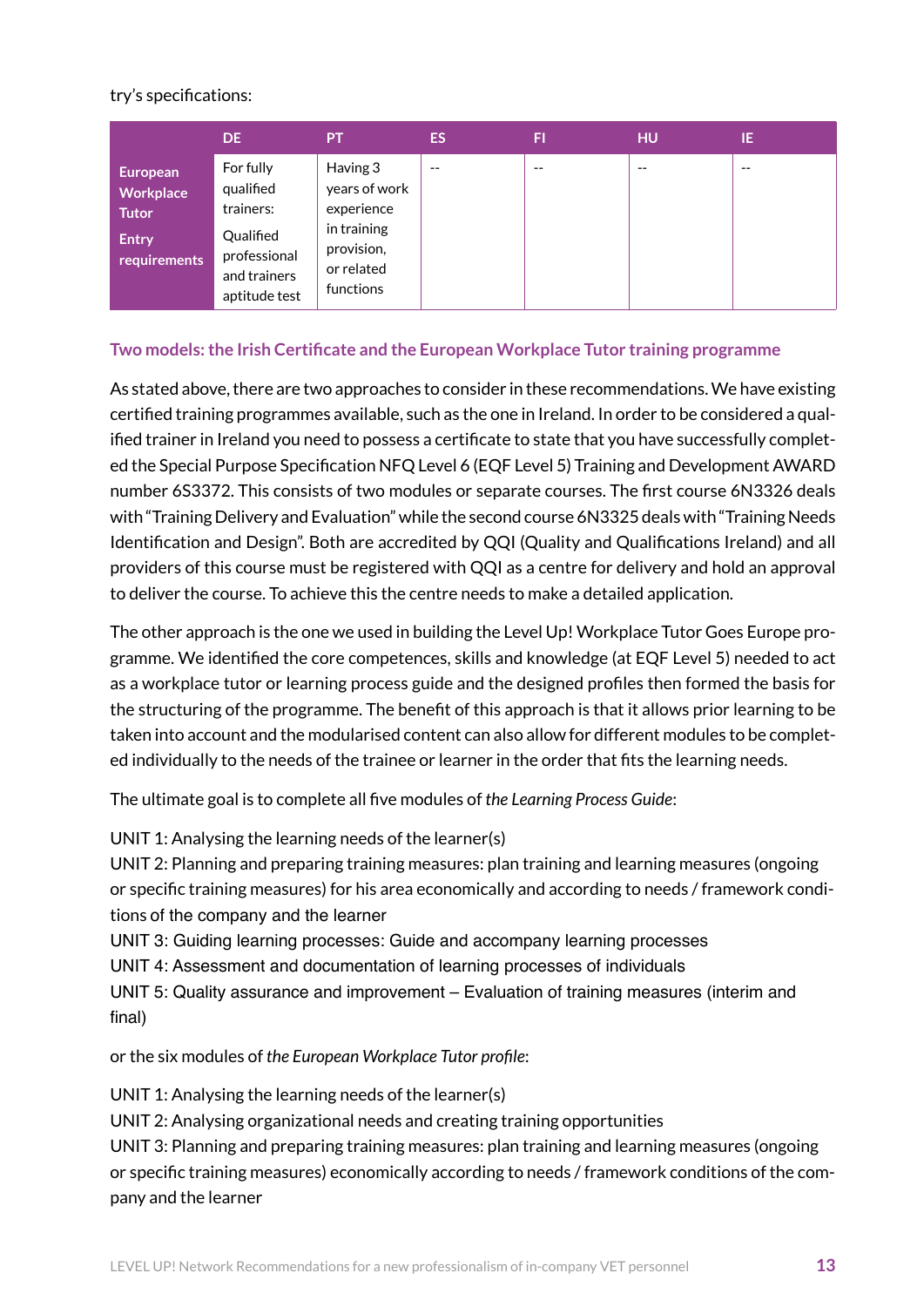UNIT 4: Implementing training measures and guiding learning processes

UNIT 5: Assessment and documentation of learning processes of individuals

UNIT 6: Quality assurance and improvement – Evaluation of training measures (interim and final)

In general, the training programme of the Level Up! project forms a basis from which European VET providers can form their own programmes and schemes suitable for different learning cultures and education systems. Each country or VET provider can emphasize topics according to cultural and organizational diversity.

### References:

Cedefop (2018a). Analysis and overview of NQF level descriptors in European countries. Luxembourg: Publications Office. Cedefop research paper; No 66. [http://www.cedefop.europa.eu/files/5566\\_en.pdf](http://www.cedefop.europa.eu/files/5566_en.pdf)

Cedefop (2018b). Briefing note. June 2018. <http://www.cedefop.europa.eu/de/publications-and-resources/publications/9130>

Cedefop (2009) The shift to learning outcomes: policies and practices in Europe. Luxembourg: Publications Office. Cedefop reference series; No 72. <http://www.cedefop.europa.eu/node/11058>

Cedefop (2016). Application of learning outcomes approaches across Europe: a comparative study. Luxembourg: Publications Office. Cedefop reference References 43 series; No 105. <http://www.cedefop.europa.eu/en/publications-and-resources/publications/3074>

QQI Training Award <http://qsearch.qqi.ie/WebPart/AwardDetails?awardCode=6S3372>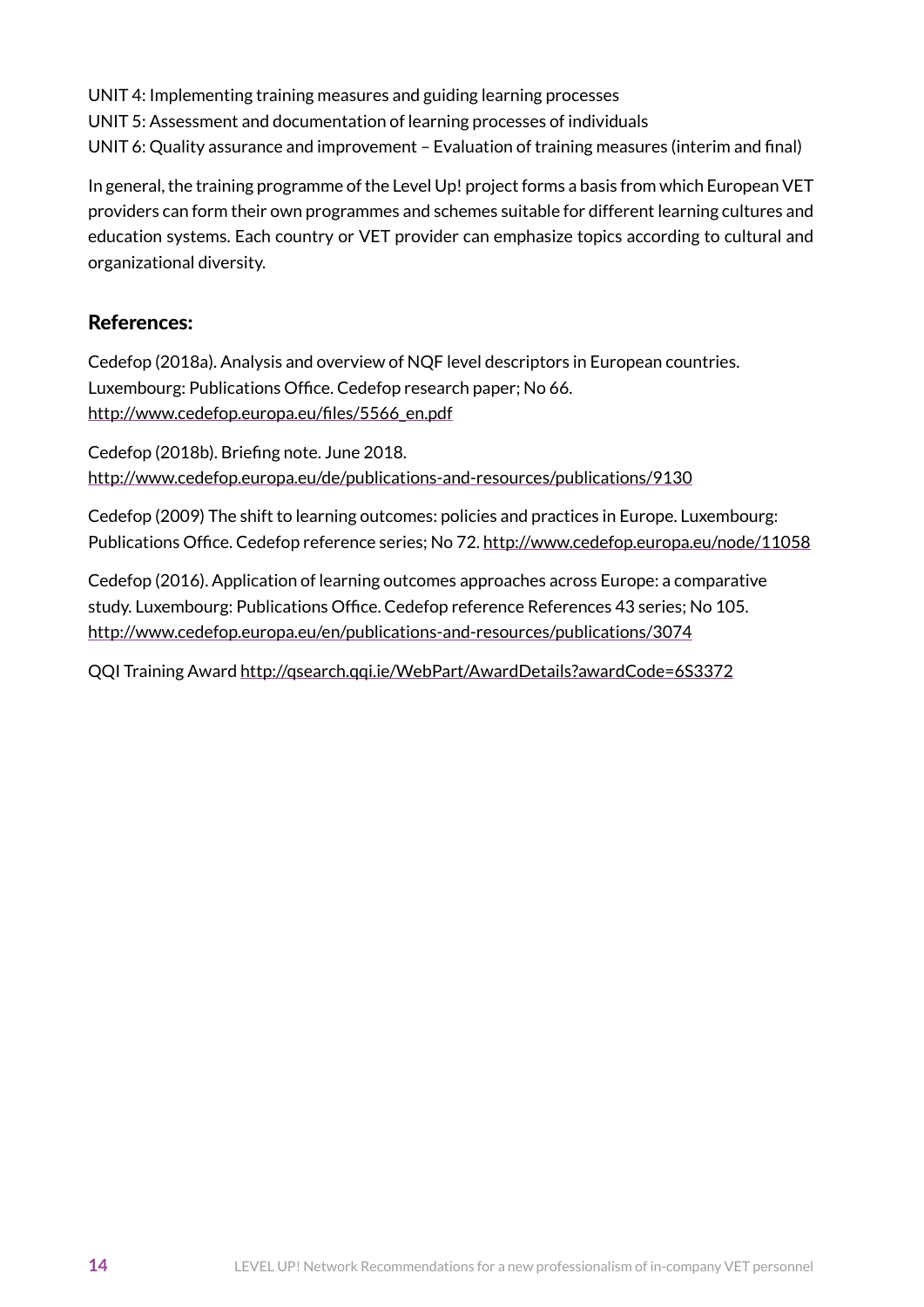# <span id="page-14-0"></span>**3. The Learning outcome – a short view from two Level Up training participants**

Participating at Level Up! was a really good experience, not least because of the European scope, not only for meeting people who are working on the topic of qualifications and for travelling to European countries; we also learned a lot about the education systems in other nations and how they handle qualifications and learner support differently.

Our journey took us through Ireland, Finland, Spain and Germany. We were talking in English all the time and furthermore we had to write a final assignment in English as well. Therefore, we could practice our language skills and improve our vocabulary.

In Ireland we got a very good impression of learning situations and how to create good environments for the learners. Everybody was very friendly and they gave us a perfect overview about learning examples.

In Finland we had nice experiences in the practice of learning situations. The project room was very exciting with all the comfort of modern furniture and materials like beanbag chairs. We were able to gain our own experiences in different learning environments and could also feel what it means to each learner and the varied preferences of the group members. In the evening we visited different companies, one of them a social enterprise selling used articles.

In Valencia we learned a lot about how to support learners inclusive in difficult discussions. We did some group work to practice communicative situations with learners. We also visited different companies and institutions. Here we remember in particular the visit of a company that works with people with disabilities.

In Germany we focused on the quality of learning situations. There we visited a specialised VET institution that also acts as a recruitment company. They gave us a very good overview about their work departments and how they educate in further and vocational training.

In Level Up! we have had a very good mix between theoretical and practical topics. We enjoyed the different styles of food and it was good we also had some time getting to know the city and environment we were staying at. All participants were having fun and contributed to an active exchange of the work habits in their countries.

In summary, we identify that in terms of work in learning situations and with learners there are a lot of things that all four countries and our own countries have in common. Besides, there are some things that are very individual in habits of the companies and in the culture of each country. That´s why not everything can be compared.

Finally, we want to answer the question "Why is learning guidance so important?" For us it is so important because there are special needs for the learners in which they need to be guided and there is a need of support. That's why companies should have experts in qualification topics since then they will have a good quality of employees and good processes with good qualities. That means much more success for the company with satisfied employees and very good operations.

Thank you so much for the possibility to take part in this exciting learning programme.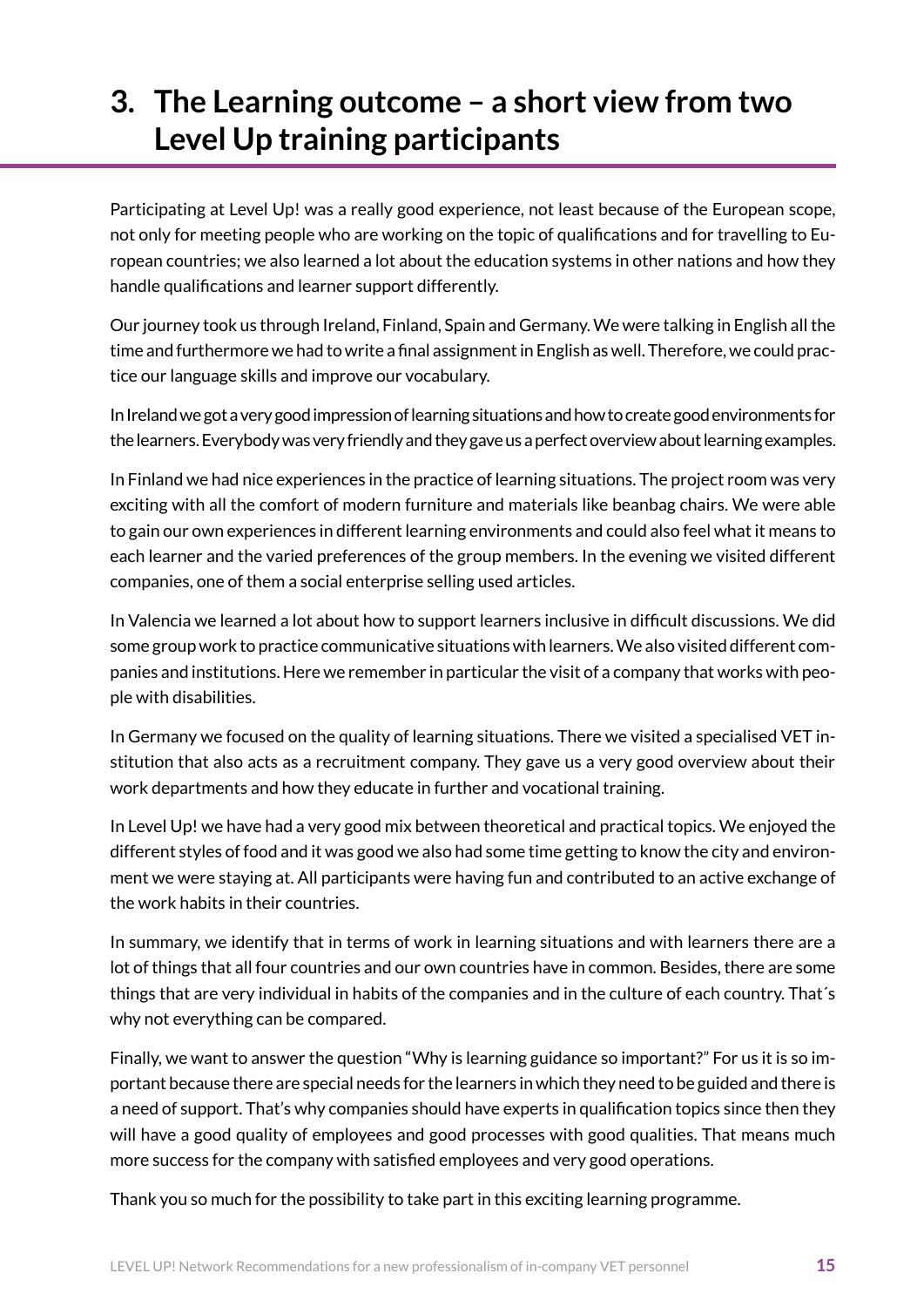# <span id="page-15-0"></span>**4. Permeability between educational sub-systems and the new role and responsibilities of VET personnel in the modern world of work**

*Permeability is the property of material to allow fluids (such as water, water vapour or oil) to diffuse through it to another medium without being affected physically or chemically.2*

The term permeability is also applied to educational sub-systems. It is the possibility of learners to easily move between different types of education (e.g. academic and professional) and between different levels (secondary education, apprenticeships or higher education), depending on their decisions.

The statement of Bruges and the Europe 2020 Strategy emphasize the importance of permeability as a prerequisite for the existence of European modern education and training systems that encourage learning throughout life (acquired learning not only in schools but also in the workplace and leisure). However, in Europe, most of the education and training systems are permeable only to certain a point. This has to be changed.

Traditionally, education and training systems are separate and distinct subsystems (of general, vocational and higher education), related to each other in a strict hierarchy decomposed into primary, secondary and higher education. This hierarchy works well when learners follow a predefined direction in the area and the subsystem of their choice. However, splitting education and training creates institutional barriers that can restrict the options and choices of learners to progress to higher levels of learning or by moving horizontally to an area of different studies on the same level of education. Often, learners have to specialize when they are still very young, making it difficult, for example, to transition from vocational education and training (VET) to higher education, or combine both systems, in a later stage.

(...) it is important to promote the permeability between vocational education and training and other educational and career paths. For example, the permeability can be enhanced by providing proper access to VET graduates to higher education, creating transition programs and / or integration of transversal skills at all levels of VET. (EC: 2016, p.10).

The increased permeability in education and training is, in many countries, related to the possibility of a larger number of VET graduates pursuing higher studies. Member States of the European Union (EU) have different policies on access to higher education. However, the number of students enrolled in secondary education, including students from VET with direct access to higher education, have been increasing, in the EU zone, in the last years. Despite this, there is a long way to run. True permeability should enable learners to transfer and make use of all types of prior learning – formal, non-formal or informal – regardless of the context in which this learning occurred. For learners, this broader view of what is considered relevant makes all the difference, in that it assigns a value to learning outcomes achieved over time and in different contexts.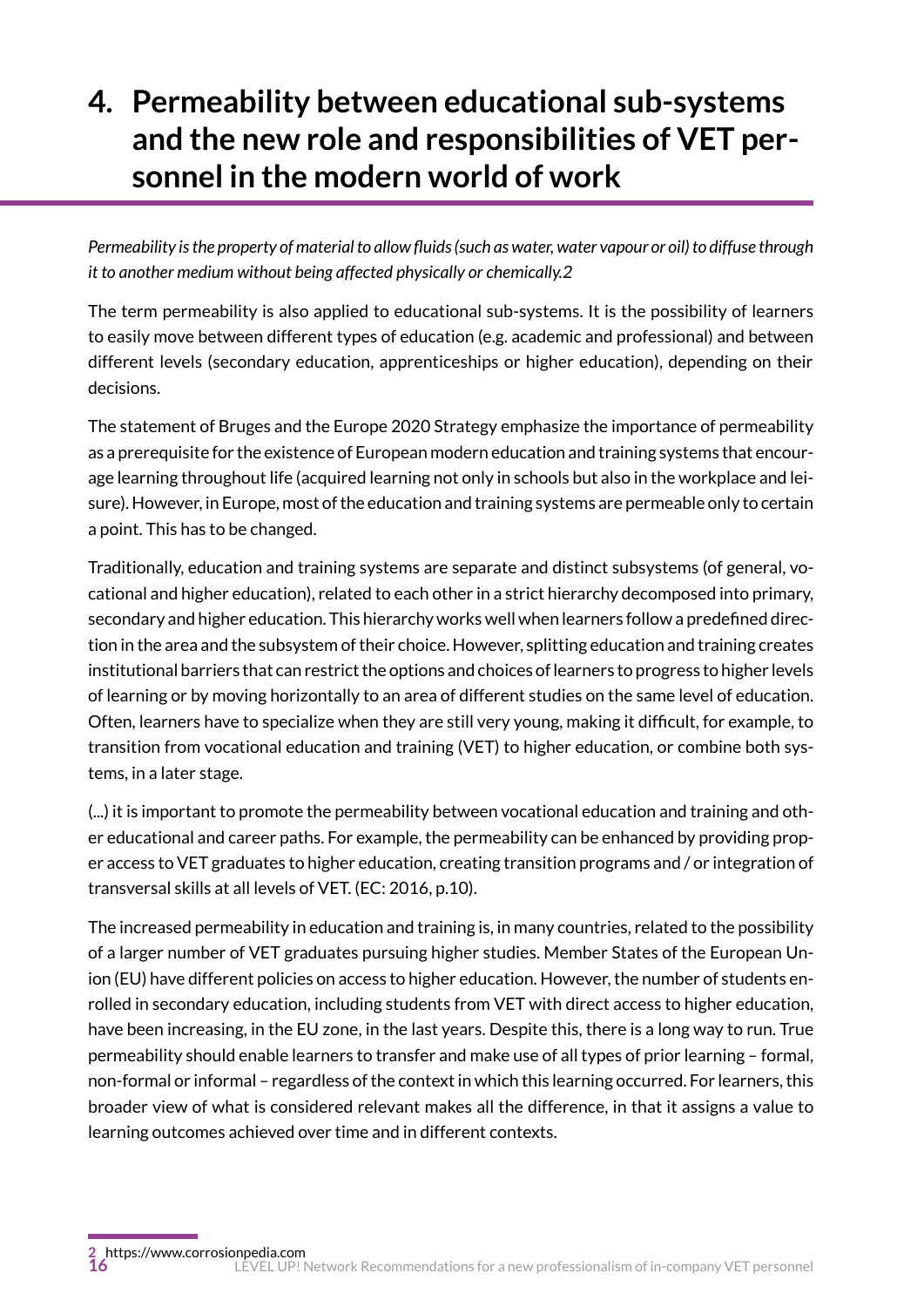## The importance of empowering people

*The Bruges Communiqué on enhanced European Cooperation in Vocational Education and Training* also puts in evidence the need to empower people, so they can adapt to new developments and manage change. The modern world of work changes rapidly:

This means enabling people to acquire knowledge, skills and competences that are not purely occupational. These broader competences – key competences – are important to succeed in life, and it should be possible to acquire them as well in VET as in any other form of education (...) Work-based learning is a way for people to develop their potential. The work-based component substantially contributes to developing a professional identity and can boost the self-esteem of those who might otherwise see themselves as failures. Learning on the job enables those in employment to develop their potential while maintaining their earnings. (European is Ministers VET: 2010, p. 3)

That's why more than 400 experts from 28 Member States of the EU, candidate countries and European Economic Area countries and the European social partners and associations at European level representing interest groups worked for two years and have developed a set of principles for the future of education and training in Europe**3**. One of them emphasizes the "support to enterprises, especially SMEs, that provide work-based learning." A clear and coherent legal framework is an important prerequisite, but this may not be sufficient to encourage companies to receive apprentices. Therefore, it can take be important to predict supportive measures to make WBL more attractive and accessible to SMEs, in order to motivate companies to receive apprentices.

In order to ensure the employability of young people, the content and delivery of learning stages should be constantly updated according to labour market needs, while respecting the training skills needs of each company. This requires finding the right balance between the specific training skills needs of companies and the employability of learners. Moreover, it can be important to support and motivate companies to designate qualified trainers and tutors for their apprentices. This requires finding the right balance between the specific skills needs of training companies and the employability of learners. Moreover, it can be useful to support and motivate companies to designate qualified trainers and tutors for their apprentices.

It is vital in this context that vocational education and training is not considered a dead end, making the mobility to other educational or professional backgrounds difficult. Therefore, is important to promote the permeability between vocational education and training and other educational and career paths. The permeability can be enhanced by providing VET graduates access to higher education, by creating transition programs and / or integrating soft skills at all levels of VET.

On the other hand, the improvement of the image of VET and WBL is also an important factor. The vocational education and training with WBL included do not have the same status as general education or academic training. The relation that young people have with their teachers and VET trainers also contributes to considering learning more attractive and, consequently, finish one's education.

**<sup>3</sup>** European Commission , Educação e Formação 2020 – Destaques dos Grupos de Trabalho 2014-2015, February 2016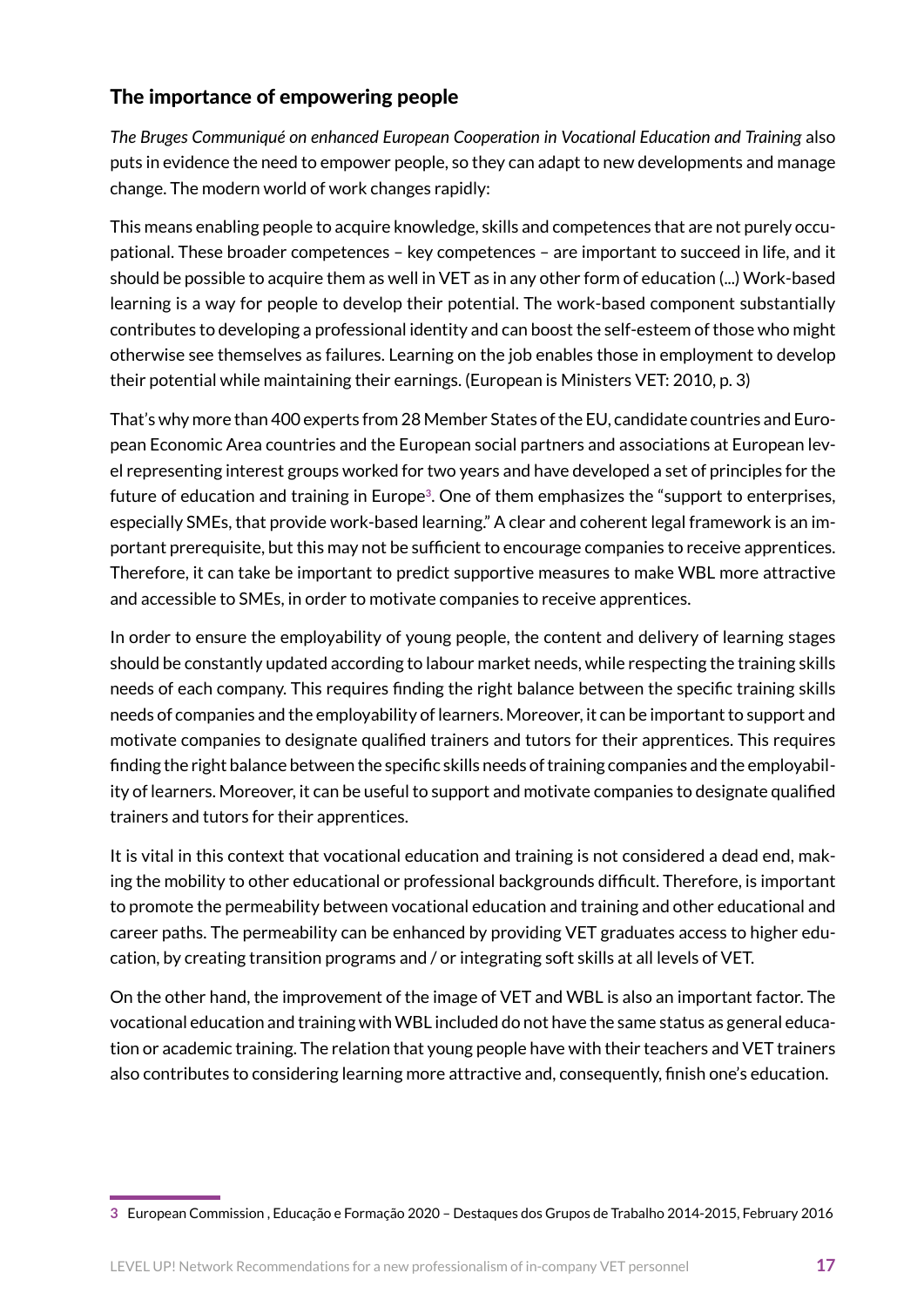In order to increase the attractiveness of apprenticeships by increasing the quality of VET teachers, it could also be important to continuously update their professional and pedagogical skills. In addition, cooperation between schools and businesses is important to ensure good learning stages and increase the knowledge of teachers and trainers on current work practices – modern world of work – and in pedagogy and didactics.

## Lessons to be learned

Implementing permeability in education and training systems requires the construction of links between sub-systems and the reduction of barriers between levels and learning institutions and qualifications. However, the permeability is not only related to institutional and bureaucratic barriers. Currently, the family background of youngsters is one of the main factors of influence on the choices related to education and training and careers. Strategies are needed to strengthen the links and encourage synergy between European and national initiatives. Set qualification levels based on learning outcomes are a real opportunity to make education and training systems more permeable and interactive.

We need a focus on the overall transparency of education and training systems, in order to demonstrate that learning can be achieved in close relation with job opportunities and careers. The role of VET personnel is critical to this change of mentalities, helping to spread the word about vertical and horizontal learning pathways and options that learners have at their disposal. Work on the development and implementation of the NQF seems to confirm that countries are giving priority to flexibility and enhanced permeability of systems. It's important that this trend does not slow down, otherwise the permeability may be at risk if learners continue to face obstacles in learning pathways. This requires a more systematic exchange of information on the recognition of the qualifications of VET systems across Europe, which is extended to companies, trainees, parents and education and training institutions.

In the end, the permeability between educational sub-systems allows diffusing through it to another, without being physically affected. Each system and sub-system remains the same, while students are free to choose, to change, and to grow in competences adapted to the modern world of work.

### References:

CEDEFOP, *Sistemas de educação e formação permeáveis: reduzir barreiras e aumentar as oportunidades*, 2012

CEDEFOP, *Vocational education and training at higher qualification levels*, Research Paper nr 15, Luxembourg, Publications Office of the European Union, 2011

Communiqué of the European Ministers for Vocational Education and Training, *The Bruges Communiqué on enhanced European Cooperation in Vocational Education and Training for the period 2011-2020*, Bruges, 7th December 2010.

European Commission , Educação e Formação 2020 – Destaques dos Grupos de Trabalho 2014-2015, February 2016

Eurostat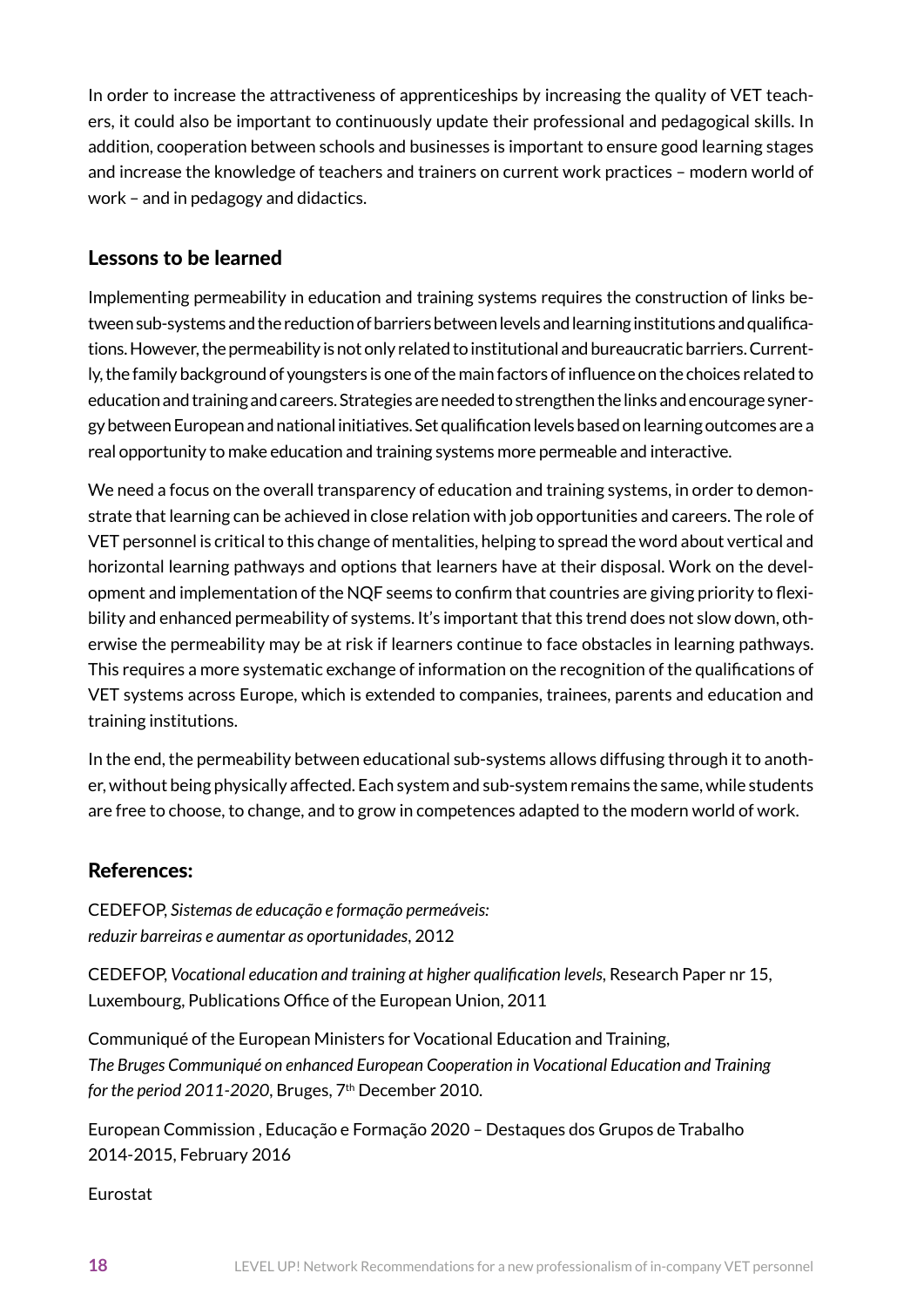# <span id="page-18-0"></span>**5. Recognition of Non-Formal and Informal Learning – Austrian best practice for adult educators**

Following up on what has been said before on issues of permeability and the ideas of progression from teacher to mentor, we would also like to introduce the idea of recognition of competences for VET personnel, trainers and adult educators in general by presenting the Austrian case of the wba, an institution for the recognition and accreditation of adult educators. The recognition of non-formal and informal learning for workplace tutors and learning guides is an issue of high relevance and should be further explored in the future. The wba-process could act as a good practice example in this respect.

In 2007, the Austrian Academy of Continuing Education (Weiterbildungsakademie Österreich, wba) launched a new approach to validate and recognize adult educators' competences. In this system, the wba not only acknowledges prior learning results (from formal, non-formal and informal learning), but also offers guidance as far as the acquisition of identified missing skills/competences is concerned. There are two different types of degrees that can be acquired: (1) the wba-certificate for certified adult educators, and a further (2) wba-diploma for graduated adult educators.

In this context, the term "adult educator" is understood more broadly than "workplace tutor" or "learning guide". The group of adult educators encompasses rather general working profiles such as teachers/trainers, guidance counsellors, educational managers, and librarians, too. The only pre-requisite to enter the validation process is hands-on experience in the area of adult education and a completed vocational education (e.g. apprenticeship) or a school qualification above compulsory secondary school level. Just like the European Workplace Tutor training, the whole programme is based on competence profiles. But what is of interest here is that recognising work experience and learning outcomes gained on the job was one of the main goals of the wba from the very outset.

There are three stages in the recognition process:

- **1.** A status quo evaluation in which candidates submit relevant proof to their online portfolio. These proofs are first checked by a wba advisor and compared to the standards of the qualification profiles. Later on, the accreditation board provides a more detailed evaluation of the already acquired and still lacking competences. After this evaluation, the candidate can opt for the wba certificate or end the recognition processs.
- **2.** In a next step, an education plan is established and candidates can supply missing qualifications. Competences covered in the learning-outcomes based qualification profile include counselling skills, didactic skills, management skills, social and personal skills, andragogics and pedagogics. Once all required competences and 500 hours of practical experience have been proven, candidates attend a three-day certification workshop in which the adult educational competences are assessed through various tasks (e.g. role play, discussions) and tests. After passing the certification workshop, a wba-certificate is awarded ("Certified Adult Educator").
- **3.** Candidates can opt to continue their journey and go for the wba-diploma "Graduate Adult Educator" that requires further competences in a chosen focus area (teaching/group super-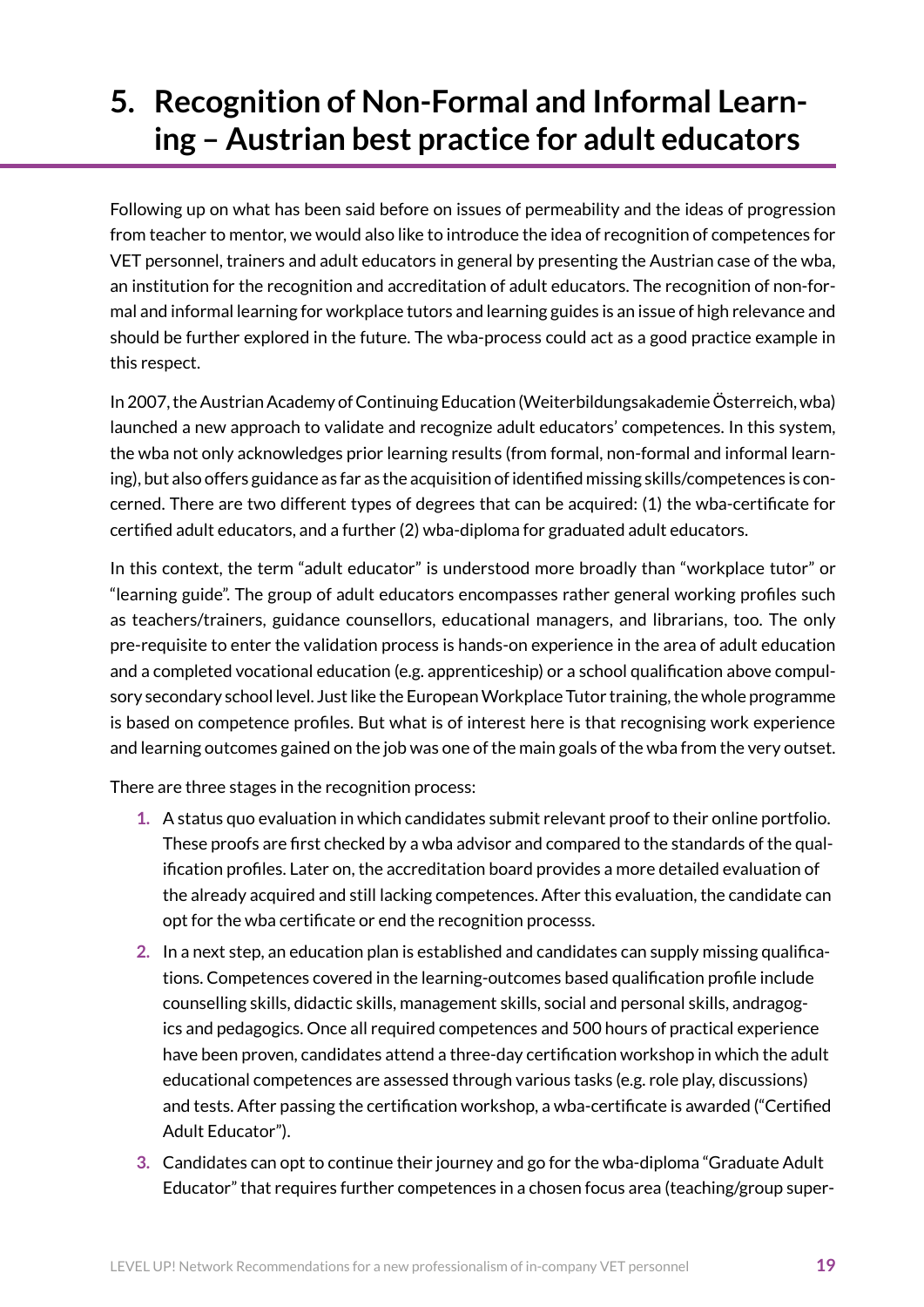vision/training, counselling, educational management, or librarianship/information management), a written thesis (based on either practical experience or a project) and passing a final oral exam. With a wba-degree, adult educators can also continue higher education. Currently there is a dedicated study programme "Educational Management" available at the Danube University Krems that is taking wba qualifications into account.

In 2011-2013, all qualification profiles for the certificate and the four diplomas were modified and re-written with an emphasis on learning outcomes. Triggered by debates on European and national qualifications frameworks, all wba curricula are now learning-outcome-oriented. The learning-outcome based curricula for the certificate and the diplomas are regularly revamped and updated. One of the more recent changes in the qualification profile for the wba-certificate was the strengthening of media competences as a cross-cutting issue, taking into account that most adult educators are older than 30 years and no "digital natives".

## References:

"Austria – learning-outcome oriented curricula for adult educators.", article published at the CEDEFOP-website: [http://www.cedefop.europa.eu/en/news-and-press/news/](http://www.cedefop.europa.eu/en/news-and-press/news/austria-learning-outcome-oriented-curricula-adult-educators) [austria-learning-outcome-oriented-curricula-adult-educators](http://www.cedefop.europa.eu/en/news-and-press/news/austria-learning-outcome-oriented-curricula-adult-educators)

CEDEFOP (2013): Trainers in continuing VET: emerging competence profile. URL: [http://www.cedefop.europa.eu/files/4126\\_en.pdf](http://www.cedefop.europa.eu/files/4126_en.pdf)

Reisinger, Karin and Wagner, Giselheid: Die lernergebnisorientiert Beschreibung der wba-Curricula. Ein Praxisbericht aus der Weiterbildungsakademie. Magazin Erwachsenenbildung, 14, 2001: [https://erwachsenenbildung.at/magazin/11-14/meb11-14\\_12\\_reisinger\\_wagner.pdf](https://erwachsenenbildung.at/magazin/11-14/meb11-14_12_reisinger_wagner.pdf)

wba website: <https://wba.or.at/de/english/wba.php>

wba Qualifikationsprofil "wba-Zertifikat Zertifizierte/r Erwachsenenbildner/in": <https://wba.or.at/media/pdf/qualifikationsprofil-wba-zertifikat.pdf?m=1531995438&>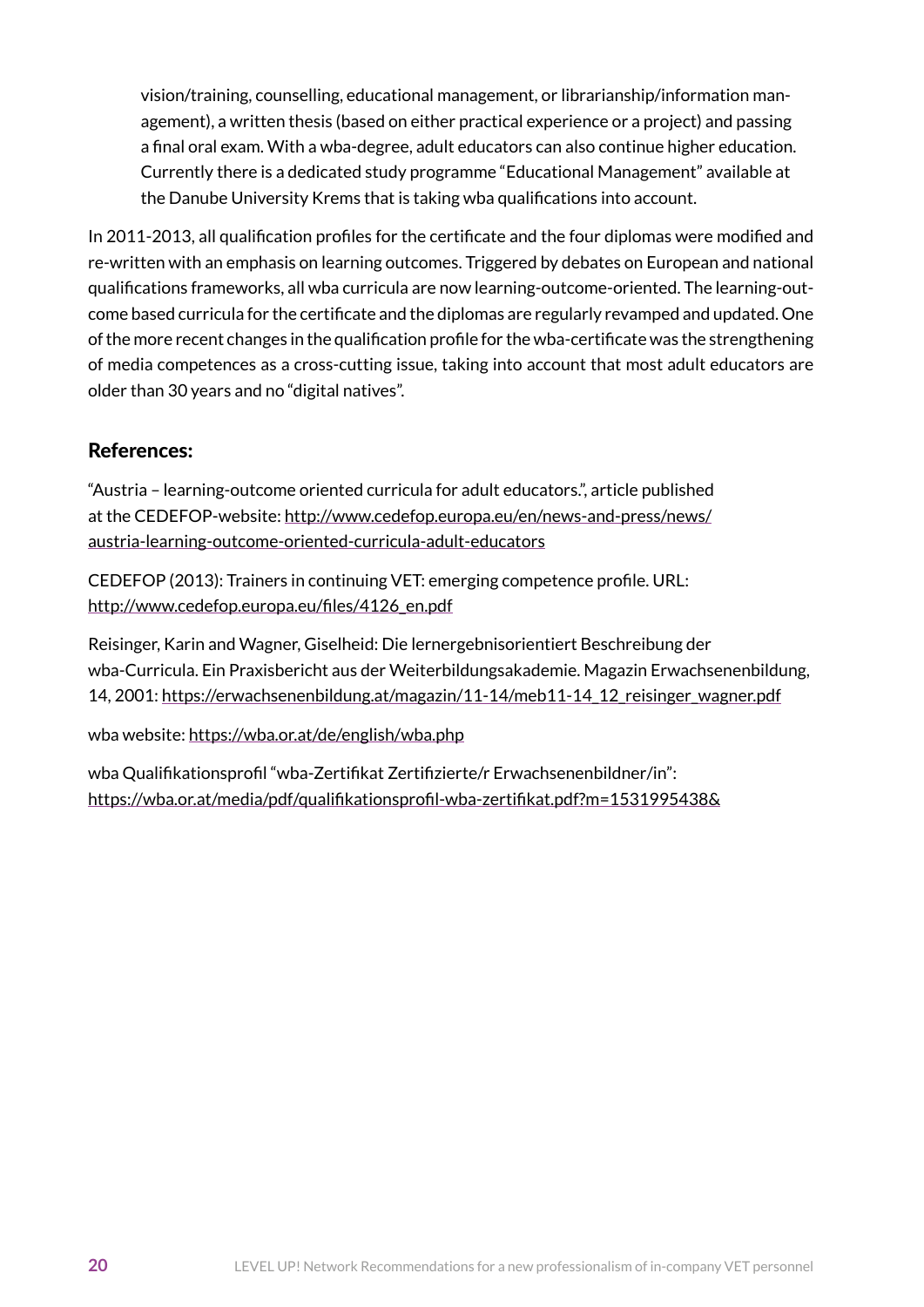# <span id="page-20-0"></span>**6. The Union Way – Why we think a strong say of unions is the key to a good in-company training**

Let's start with several assumptions:

- **1.** That workers are members of trade unions.
- **2.** That all unions are recognised by employers as having the right to be consulted and have negotiating rights on behalf of their members.

Of course, while this would be the ideal situation and one that we feel should exist the reality is that it does not. Article 23.4 of the United Nations Universal Declaration of Human Rights states "Everyone has the right to form and to join trade unions for the protection of his interests.".

This is incorporated into the constitution of many countries by way of a statement to the effect that people have the right to join a trade union but, as far as we can see, there is no corresponding section of the various constitutions that guarantees the right of the trade union to be recognised for the purposes of consultation and negotiation on matters that affect their members.

Individual countries may by way of legislation introduce specific rights for trade unions, but it is beyond the scope of this project to deal with these. The project partners therefore rely on Article 23.4 of the United Nations Universal Declaration of Human Rights as stated above and define the words "protection of their interests" as unions having the right to be consulted and to make representation on matters relating to their members interests including matters such as education, training and development.

The European Union Directive 2009/38/EC was transposed into the domestic legislation of member states to give effect to the right to establish works councils. In many cases the threshold for the number of employees was too high especially for small economies. Also, without an organisation such as a trade union to push the agenda its success has been limited. However, the mechanism still exists and could be valuable in the future.

While it would be easy to leave the subject at that we want to identify best practice and put it forward, not as an alternative to "Article 23.4 of the United Nations Universal Declaration of Human Rights" but as a practical approach in the interim. We will achieve this by:

- **1.** Looking at the concept of education and training
- **2.** The German approach to collective bargaining
- **3.** The Irish experience of social partnership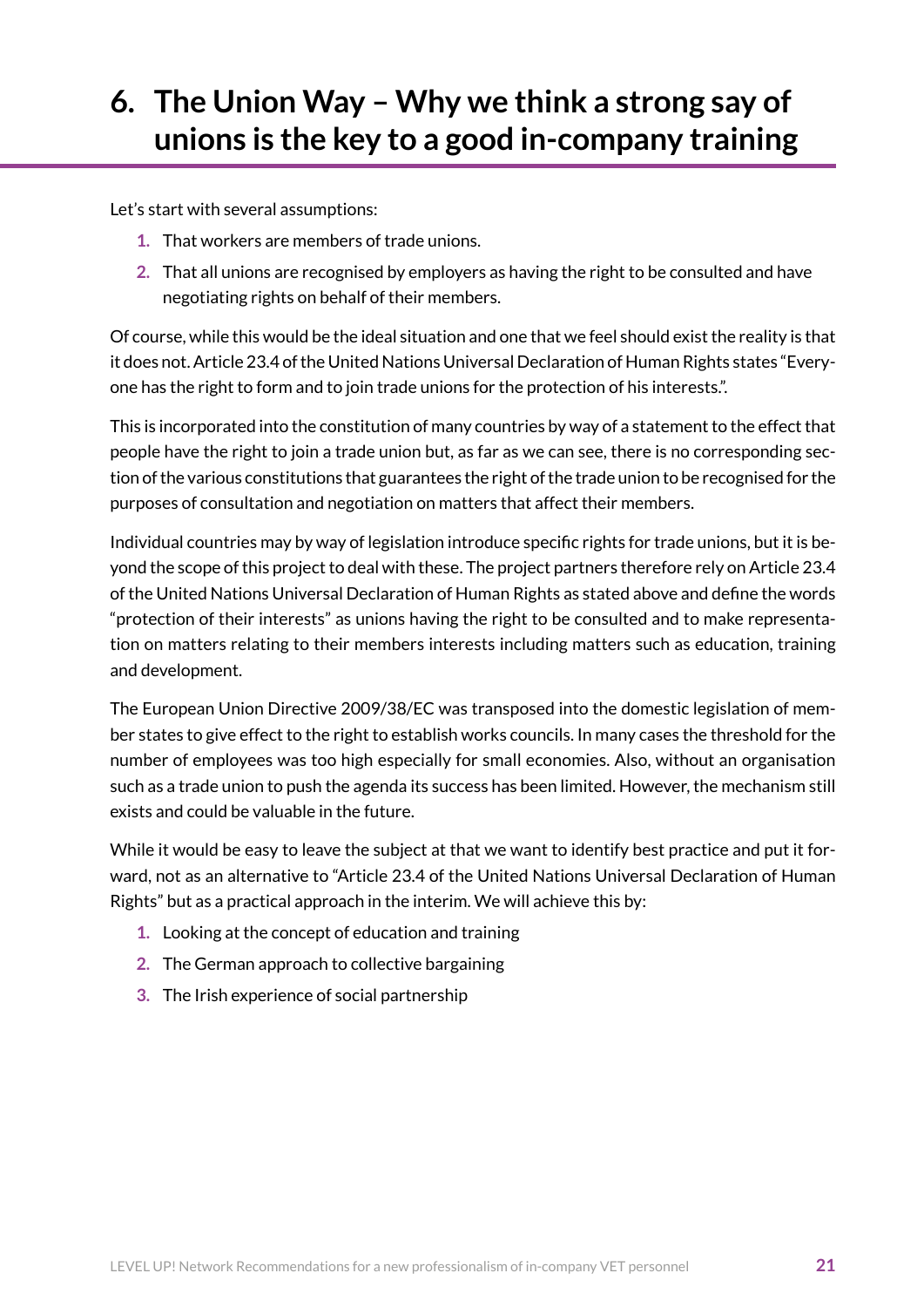## 1 Training

Training is a response to a requirement or a need or a problem. In the context of this statement we can define training in the workplace as the result of (1) statutory requirements, (2) industry standards, or (3) employment needs:

### **STATUTORY REQUIREMENTS**

Statutory requirements are the result of acts of parliament, e.g. health & safety legislation and maternity/paternity leave. These acts of parliament may have originated in the European Union and are published as directives or recommendations.

While all these requirements set out the organisation responsible for enforcement it is often the case that sufficient resources are not available for adequate enforcement. It is here that local representation can assist with training identification etc.

#### **INDUSTRY STANDARDS**

Industry standards include employments who have achieved an award from a particular "standards setting" organisation such as the International Standards Organisation who establish standards such as ISO20000. It can also include the standards specified by the European or United States Food and Drug Organisations that control quality standards.

In these cases, organisations are required to have a set of written procedures for every activity. Inspections can identify deviations from the procedure and the loss of the accreditation can be devastating for the company. Trainings in procedures are therefore standard practice but these do little for individual staff development.

#### **EMPLOYMENT NEEDS**

Finally, each employment will have specific needs that require training of groups and individuals.

Identification of these is usually the job of the Human Resource Management department, local managers and team leaders. While there may be some interactive debate as to the training needs of the local team or production group, the needs are often decided by the HR department based on the strategic objectives of the organisation.

Performance Appraisal does play a role in identifying individual training needs and this is to be encouraged when we are dealing with training in an individual setting and not as a group.

## 2 German Approach

The German approach to training and other matters related to industrial relations is based on the plan developed by government, employers' representatives and trade unions. It is not intended to go into detail regarding the agreement that emerged other than to say that it is underpinned by the "Works Council Constitution Act" which governs the relationship between the employer and its employees and provides a mechanism for consultation in the workplace. This includes general working issues such as working hours, rules of operation and questions of occupational safety, but also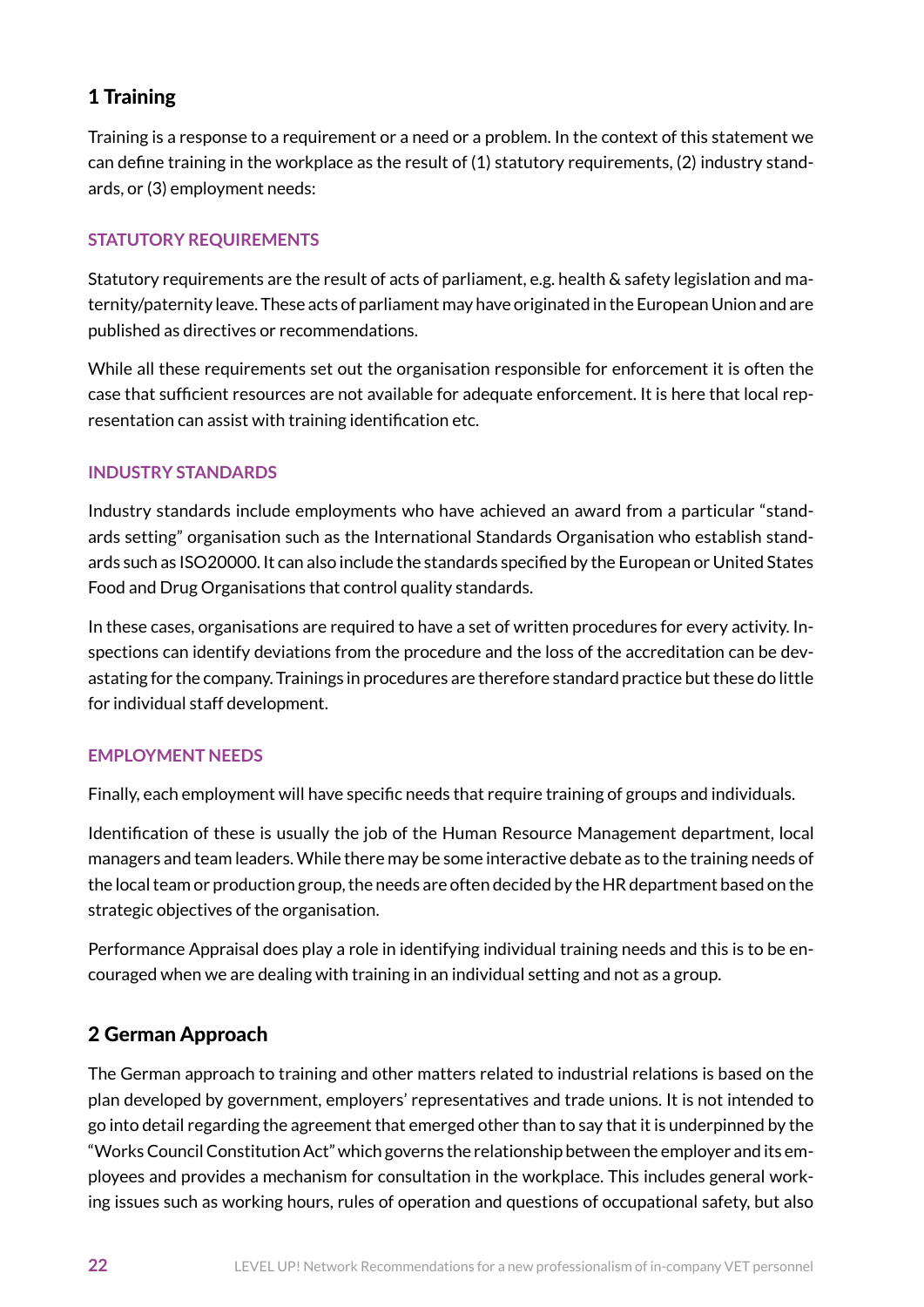training and development. A works council can be elected in Germany in private-sector companies that employ at least five employees over the age of 18. The size of the works council depends on the number of people employed by the company.**<sup>4</sup>**

The existence of the German Model led to the European Directive 2009/38/EC mentioned earlier.

## 3 Irish Experience

The Irish experience is referred to as "Social Partnership". It existed in Ireland from 1987. In the previous decade national employer-union deals and 'National Understandings' were the norm. In these, the three parties worked out an agreement mainly on pay. The three parties were the trade unions at national level, employers at national level and the government as an employer. This had the advantage of setting pay increases for a period of time but with this information the government (as government) could plan taxation measures knowing that employees had increases in pay. There was no dialogue regarding broader matters such as training and development.

But in 1987 the system was changed. Now there were five parties at the negotiating table. These were the employers, trade unions, the government as an employer, the voluntary/social sector and the government as a government. Now the agenda was broadened to include social issues which could include training and development.

As a consequence of the economic crisis in 2009, the employers' organisations withdrew from the process resulting in its collapse. Since then there have been attempts to resurrect it without success.

From an education and training perspective, the system could be of great advantage. It could bring together those responsible for supporting local enterprise, those responsible for encouraging foreign inward investment and education and training providers including universities and by targeting specific industries such as electronics towards a specific geographic area would provide jobs and avoid the loss of skills through emigration and prevent what is known as "Structural Unemployment".

## **Conclusion**

In conclusion, the German system of industrial democracy combined with the Irish system of social partnership at national level together with an updated EWC Directive could achieve a new professionalism in not only education and training but society in general BUT it can only work if employees have not only the right to join a trade union but have that union recognised by employers with the right to negotiate on behalf of its member.

**<sup>4</sup>** For more facts regarding German works council see https://www.bmas.de/SharedDocs/Downloads/EN/PDF-Publikationen/a741e-co-determination.pdf?\_\_blob=publicationFile&v=2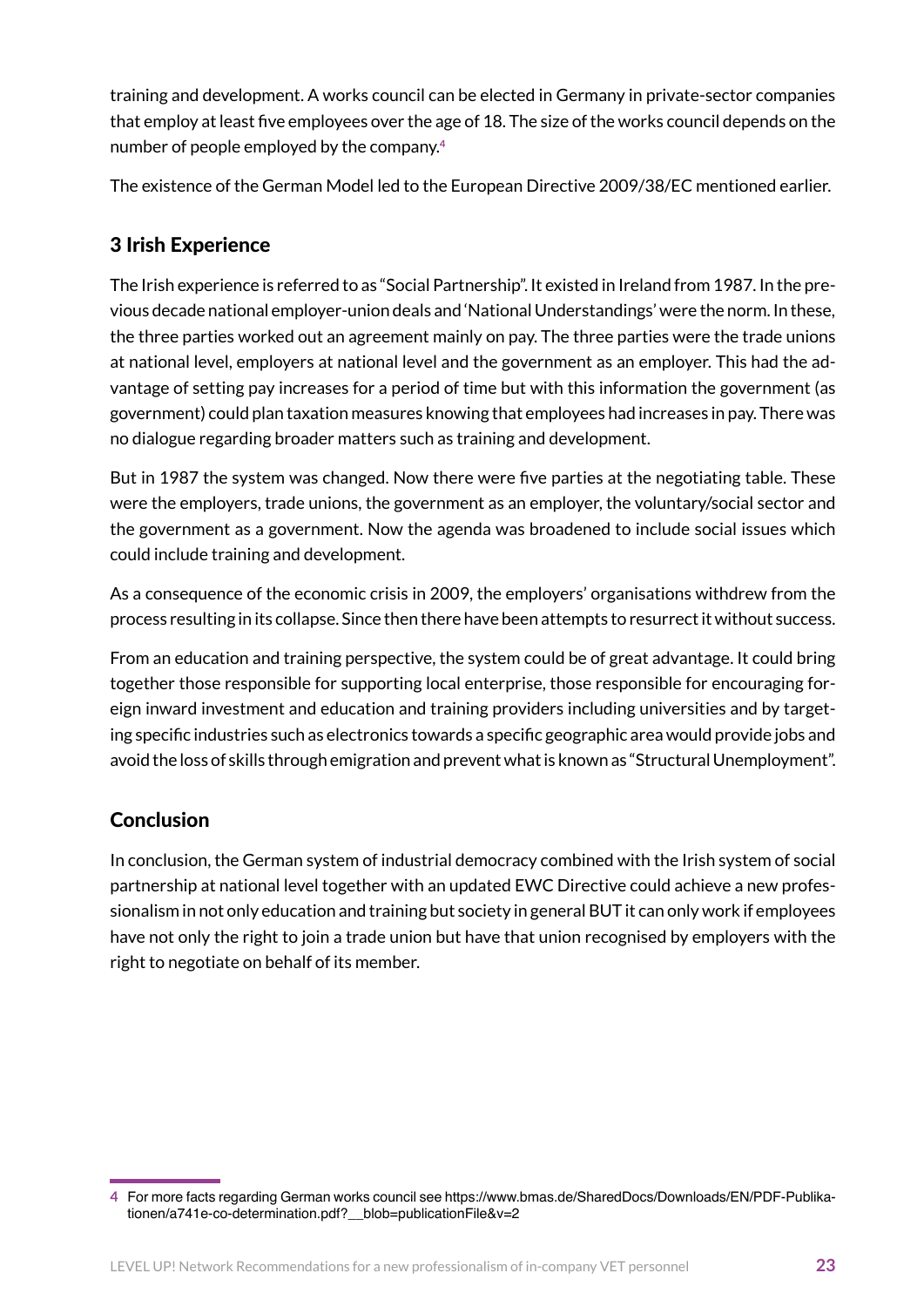# <span id="page-23-0"></span>**7. Unión General de [Trabajadores](http://www.ugt.es/Publicaciones/FolletoAnteLaFormaci%C3%B3nDual_UGT.pdf) on Dual Professional Training in Spain – A [proposal](http://www.ugt.es/Publicaciones/FolletoAnteLaFormaci%C3%B3nDual_UGT.pdf) of bases**

*In order to sum up the Spanish reflections on a new professionalism of in-company VET personnel, we will use the latest document prepared by one of the Spanish trade unions, Unión General de Trabajadores (UGT) organization, "UGT on VET in Spain. A proposal of bases".*

From the proposal of bases, we extract the following most relevant sections, related to the issues that are presented to us:

# THE MODEL OF TRAINING IN DUAL TRAINING

VET must have a consideration beyond the realization of a set of practices in companies. It is about learning in the workplace, not about working to learn; therefore, there must be a clear implication and co-responsibility of the companies, which necessarily implies their "capacity to train" and the assumption of "responsibility" that they must have on the student worker. This responsibility must be part of the formative business culture that must necessarily imply the supply, by the companies, of sufficient resources and the necessary means as well as of the existence of tutors in their staff with the necessary pedagogical competences, committed to the project and with enough time to devote to working students – this must be an essential requirement when establishing agreements that are reached with the selected companies. In this sense, it is necessary to facilitate the work carried out by the workplace tutors and of the training centres. This way, enough time to carry out their tasks with full capacity and competence must be provided.

The training activity, as well as the activities and professional achievements that take place in the workplace must be agreed with the educational centre. This type of training cannot and should not be adjusted exclusively to the needs of companies; therefore, it is necessary to foster the relationship between the training centre and the company in order to improve the coordination, tutoring, monitoring and assessment of the students who participate in VET. Therefore, sufficient coordination mechanisms are needed to ensure good practice of the VET.

On the other hand, the educational centres – after the information and approval of the projects by the relevant bodies (Senate, Social Council, Board of Directors or School Council) – must have the resources and enough means: teachers with the availability of time to be able to supervise the exercise of the formative activity that is done at the workplace and to arrange the training with the workplace tutors with whom they will share the teaching of the different professional modules.

The workplace tutors must receive training and prior advice for the proper performance of their responsibilities and tasks. In addition, they must have the necessary pedagogical skills that allow them to plan the teaching-learning process in the workplace; select and prepare learning contents; use the relevant teaching methods and techniques; didactic interaction and participation in the learning assessment process. Finally, the alternation process must necessarily involve periods of "back and forth" of working students between the training centre and the workplace, avoiding long stays, as a full academic year, indistinctly in each of the centres, giving priority to the schedules established by the educational centre.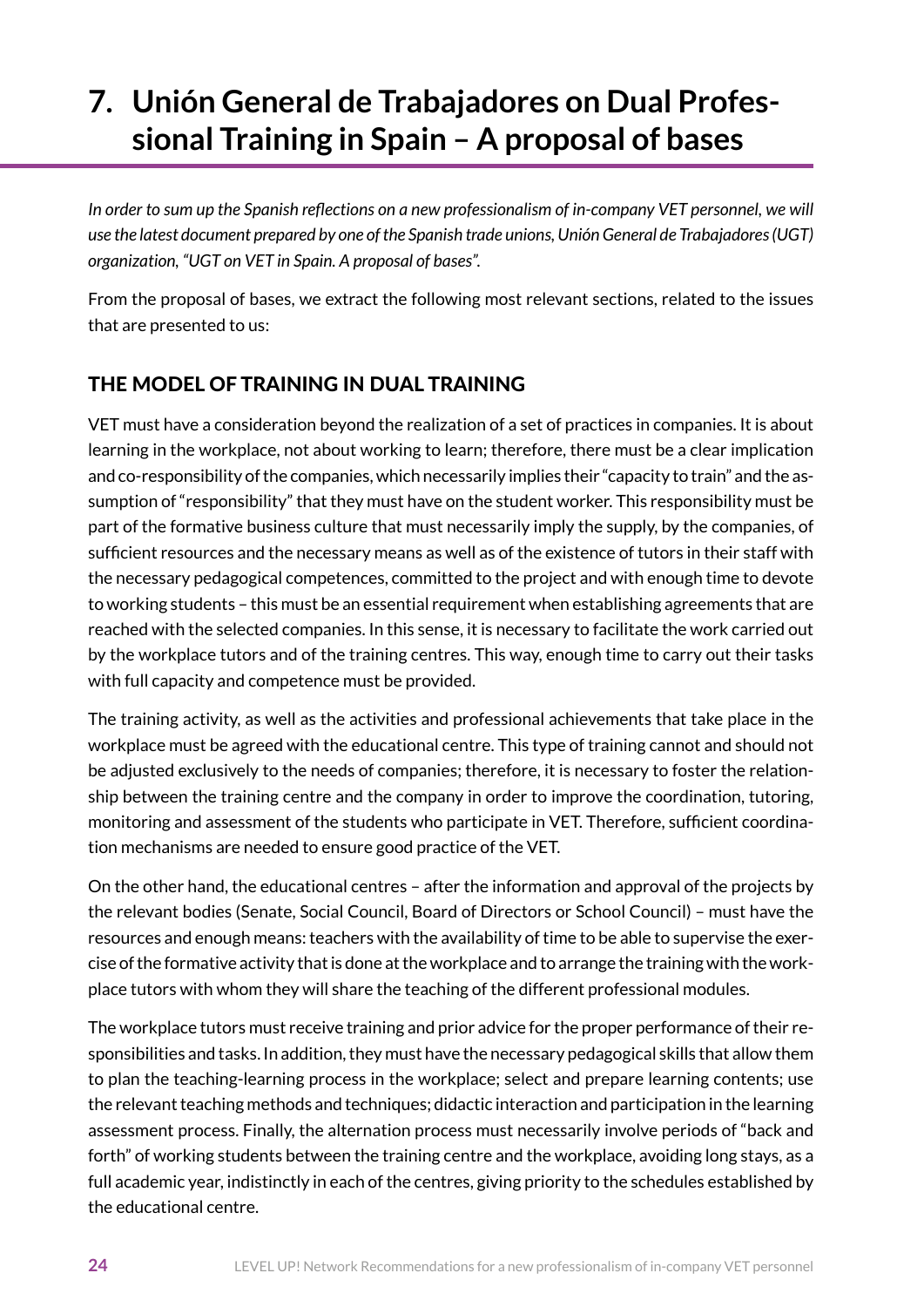Therefore, a double profile is required of the tutors in the workplace: a technical profile related to the professional family of reference of the training cycle studied by the students, and, very important also, a teaching profile.

## FINANCING

The VET model must be based on a double financing: on the part of the Public Administrations, which should provide sufficient resources that allow an improvement and update of their teachers and the companies themselves, in charge of the remuneration of the working students, their tutors and, the resources and materials necessary for proper learning in the workplace.

## INFORMATION, GUIDANCE AND ADVICE

The information, guidance and advice must be the compulsory mechanisms of accompaniment to the VET process; all the working students – including the tutors who participate in the tutoring, accompaniment and supervision – who are going to start this training modality, should have at their disposal elements for orientation, both educational and at work. This is a key factor: the guidance system must respond to an integrating vision. It is necessary to establish an integrated system of information, guidance and accompaniment as structural support, and with the active participation of social agents, to ensure education, training, insertion in the labour market and personal and social development of people and deal with the training and work transitions throughout life, taking into account that currently with initial training there are no guarantees of a job for all working life and the acquisition of new professional skills is necessary. This accompaniment in the VET would give continuity to the orientation processes initiated in the compulsory educational stage and would contribute to the reduction of the rates of early school dropouts.

# THE LEGAL REPRESENTATION OF WORKERS (LRW)

In close relation with the model of legal regulation and remuneration established with working students, the LRW must be an intervening agent in the training process, with advisory, supervision and control functions, in such a way that it can represent the student worker interests, being able to verify how VET is being developed, so that it truly fulfils its function and that substitutions, reductions or amortizations of jobs do not occur. In this sense, it is necessary that the LRW have access to the information of the students who do the practical training in the workplace in the framework of VET: contract, training schedules, plan of activities to be followed by the company, training itinerary that will be followed by the different sections of the workplace, who will be the tutor in the workplace and if they have the required training in occupational risk prevention. Likewise, the LRW must be able to monitor and accompany the students in the workplace. The LRW must have adequate training to respond to the needs that may arise and may also develop a role in terms of guidance, information and advice to the recipients of VET. In SMEs and microenterprises, in the absence of LRW, the existence of an apprentice representative might be interesting. It is considered essential to incorporate in the collective negotiation and through specific agreements on training, the implementation of the VET in the workplace. The LRW should have a guaranteed participation in the whole process, from the design, organization, execution and management, to the evaluation.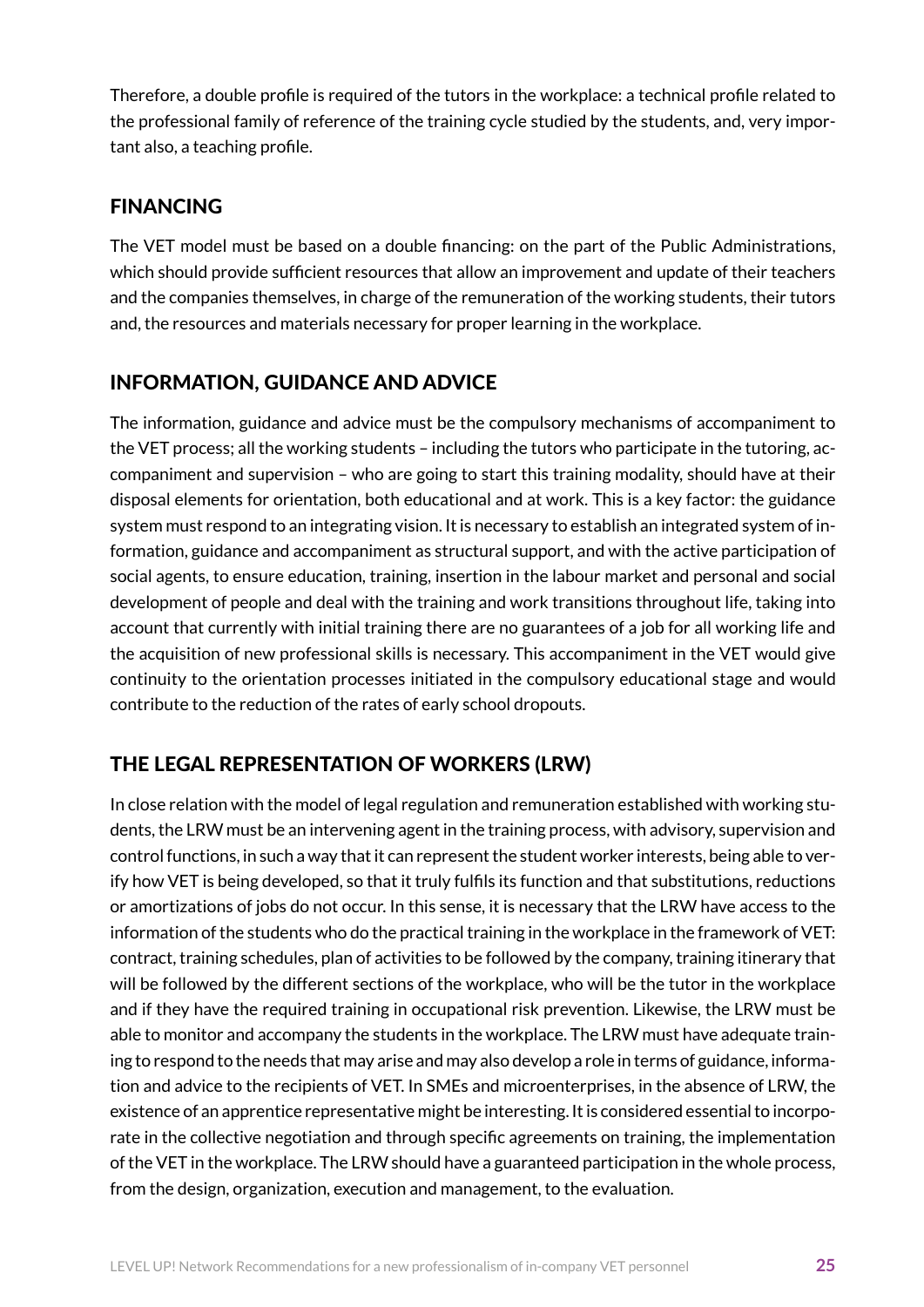### ANNEX:

#### **THE MODEL OF INSTRUCTORS IN PAIS VALENCIANO**

To facilitate the selection of tutors in the workplace, which are called company instructors in País Valenciano, the regulations are made flexible to the maximum, establishing that "the instructors will be part of the company's staff, and in no case may be outsourced from entities outside the company and, at least must meet one of the following requirements, in terms of training and experience: a) Three years of non-teaching professional experience in positions directly related to the contents of the training cycle. or b) Possess a qualification equal to or higher than the training cycle that is being studied by the vocational training student. And, as the case may be, additional conditions that workplace tutors in relation to the didactic training and the official accreditation of the competition linked to the educational cycle must comply with may be established", committing the educational administration to promote the procedures that facilitate these conditions.

In addition, the functions that are required are obvious and generic, totally subordinated to the guidelines of the educational centre and VET project:

- **1.** 1. Training the students during the period in which they carry out the training activities in the workplace in accordance with the approved VET project.
- **2.** 2. Coordinating with the dual vocational tutor of the group of the training cycle in the following aspects:
	- **a)** Inform the dual vocational tutor of the group of the training cycle of the development of the training activities carried out by the students.
	- **b)** Informing the tutor of dual vocational training of the group of the training cycle in those cases in which the student engages in inappropriate behaviours, lack of attendance and/or unjustified delays or unjustified performance, so that it adopts the appropriate measures.
- **3.** Issuing an individualized final report for each student who they have instructed.

For a better performance of these functions, company instructors need to receive a didactic and pedagogical training that provides them with the necessary knowledge for their training task. The model of this training designed in País Valenciano is very simple, practically on-line, being totally subsidized by the ESF and in charge of the educational administration: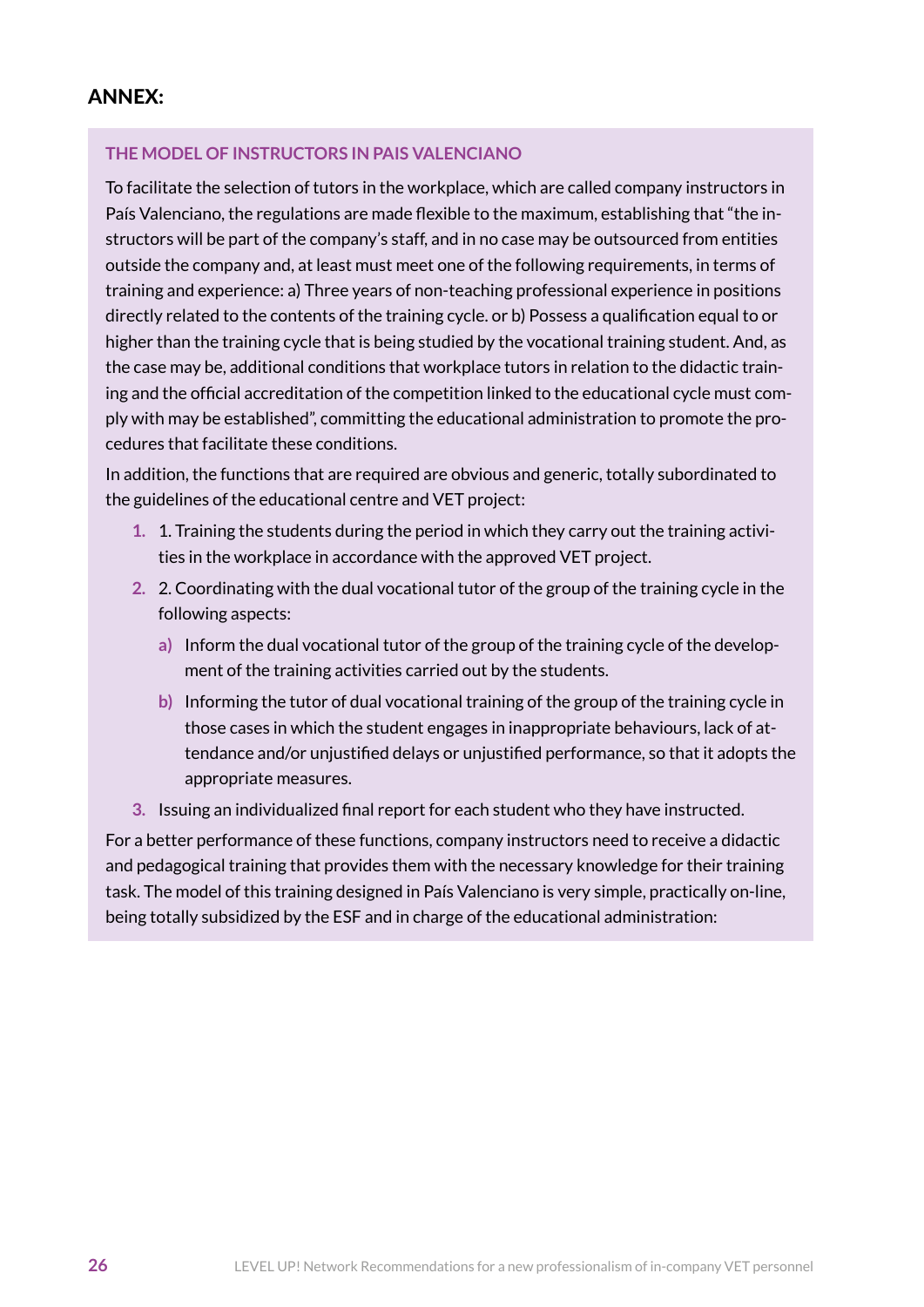#### **MODEL OF COURSES THAT ARE TAUGHT IN PAIS [VALENCIANO](http://www.institut.es/Paginas/fp_dual-I62.html)**

#### **Duration:** 20 hours

**Modality:** blended (4 onsite hours and 16 hours of e-training)

**Venue:** one site per province.

**Recipients:** trainers-instructors of companies that collaborate, or are interested in collaborating, with educational centers in the development of DPG projects.

#### **Objetives:**

- $\blacksquare$  Knowing the vocational training system, its modalities, especially dual VET, the agents that participate in the process and the tasks they perform.
- Understanding the importance of the role of the instructor-trainer and their involvement in the learning process.
- Introducing elements related to the pedagogy applied to the training of professionals in the workplace.
- **Proposing the teaching-learning strategies appropriate to the profile and age of the** students.
- **Strengthening the knowledge about business culture, psychosocial aspects, organiza**tional climate, teamwork, prevention and conflict resolution.

**Contents:**

- The Vocational Training system. Normative. Dual Vocational Training in the education system. Agents involved. The dual VET project.
- $\blacksquare$  Pedagogy applied to the training of professionals of the company. Theoretical foundations of learning. Teaching-learning strategies in the workplace. Training plan. Evaluation.
- **Fundamentals of work psychology. Welcome and integration plan in the company.** Climate and business culture. Values and social-emotional competencies at work. The role of the instructor as a coach and as a mentor. Communication, negotiation and conflict resolution.

#### **Workplan:**

The four face-to-face hours are two training sessions at the beginning and the end of the course. The online part is distributed in eight working days, approximately, where the student must connect to the virtual classroom to visualize the contents, do the exercises and actively participate with the different communication tools that are used throughout of the course.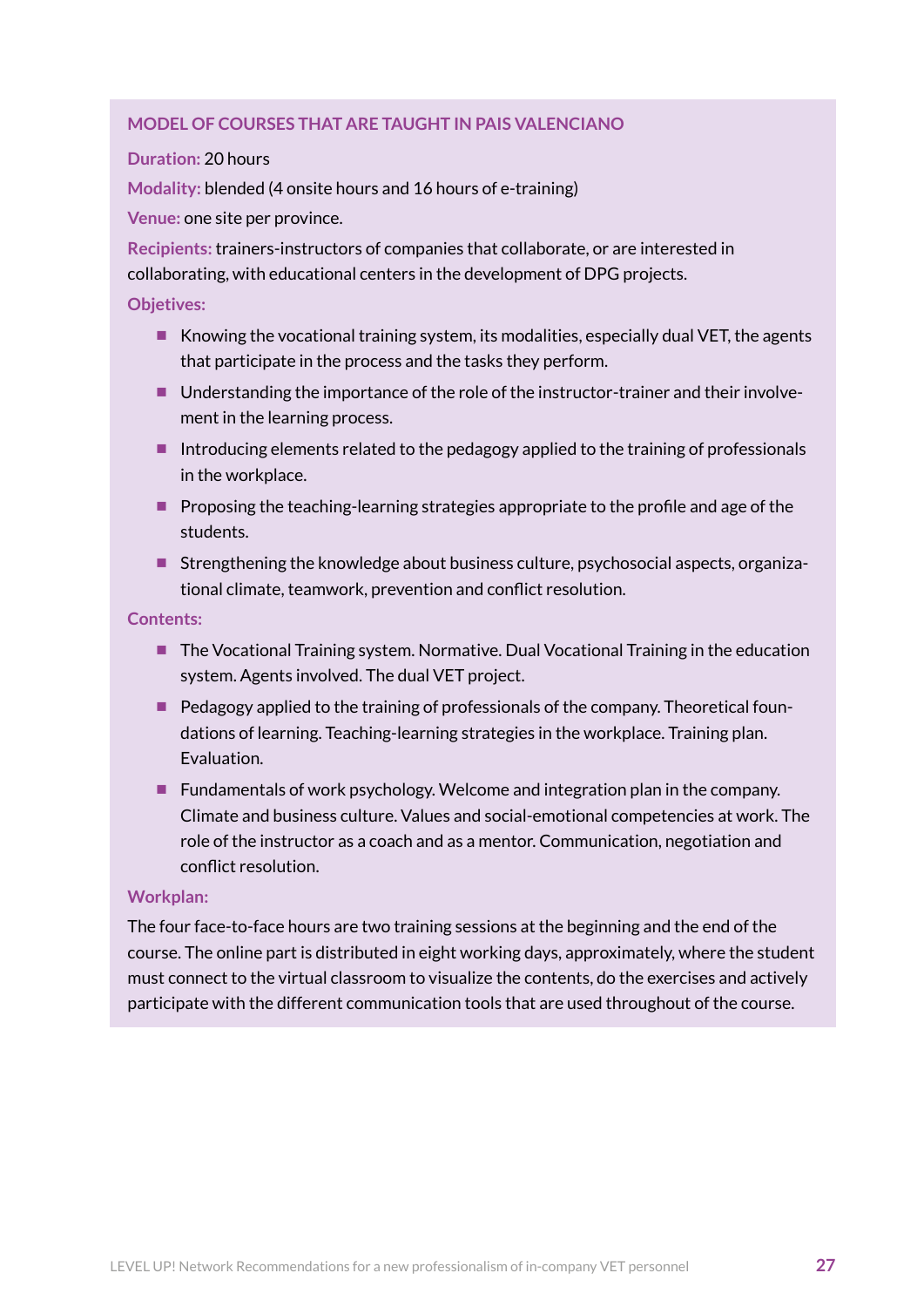### References:

"La UGT ante la FPD en España. Una propuesta de bases": <http://www.ugt.es/ugt-ante-la-formacion-profesional-dual-en-espana>

**[Orden 2/2014, de 13 de enero](http://www.docv.gva.es/datos/2014/01/17/pdf/2014_331.pdf)**, de la Consellería de Educación, Cultura y Deporte, por la que se regulan determinados aspectos de la ordenación de la Formación Profesional dual del sistema educativo en la Comunitat Valenciana. (DOCV Núm. 7194 del 17/01/2014).

**[Decreto 74/2013, de 14 de junio](http://www.docv.gva.es/datos/2013/06/18/pdf/2013_6399.pdf)**, del Consell, por el que se regula la Formación Profesional Dual del sistema educativo en la Comunitat Valenciana. (DOCV Núm. 7048 del 18/06/2013)

**[Real Decreto 1529/2012](http://www.boe.es/boe/dias/2012/11/09/pdfs/BOE-A-2012-13846.pdf)**, de 8 de noviembre por el que se desarrolla el contrato para la formación y el aprendizaje y se establecen las bases de la formación profesional dual. (BOE Núm. 270 del 09/11/2012)

Formación didáctica y pedagógica instructores de empresa: http://mestreacasa.gva.es/web/fpdual/24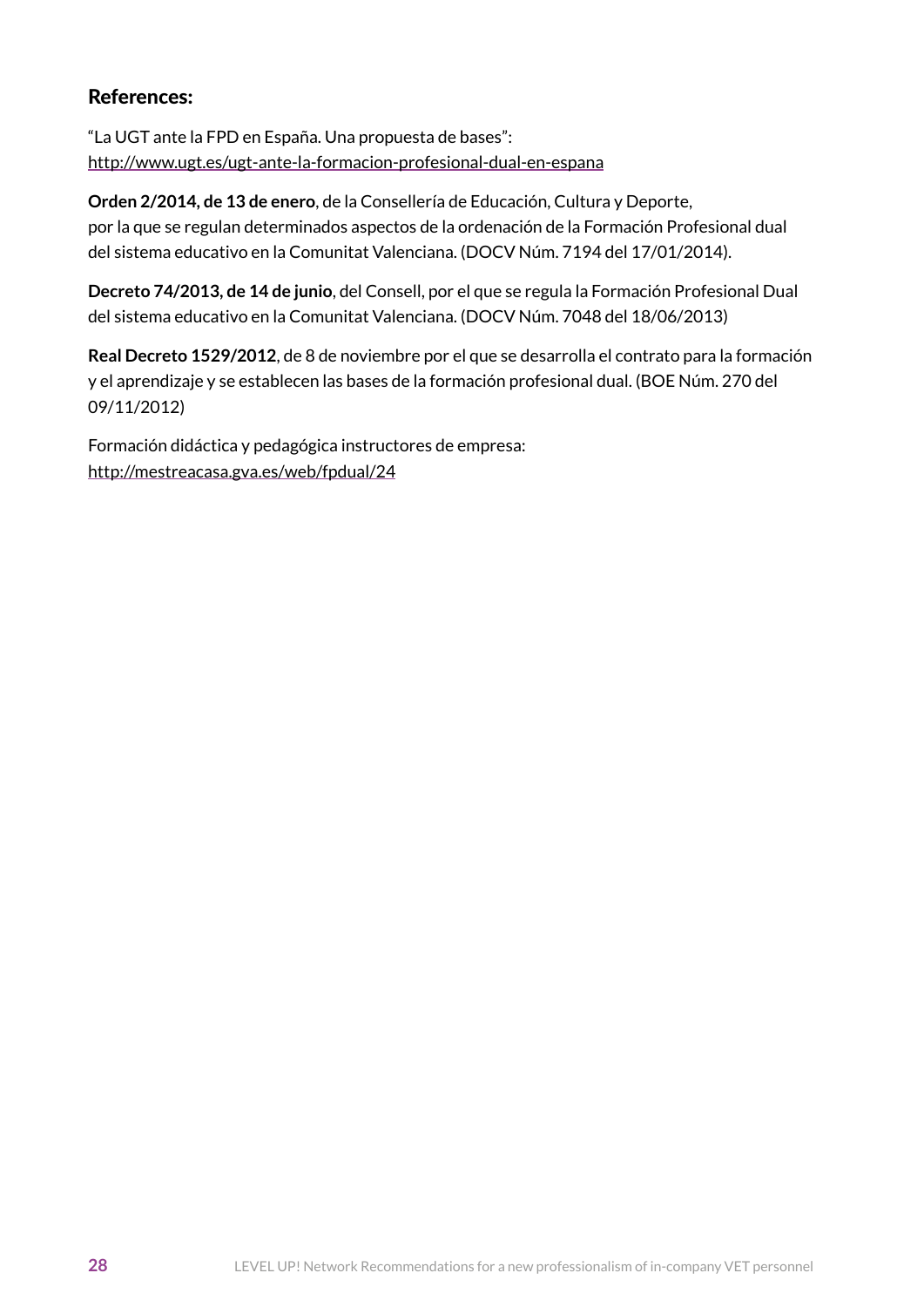# <span id="page-28-0"></span>**8. Excursion: Improving the Quality of Apprenticeships and Work-Based-Learning**

by Mario Patuzzi, DGB Executive Board, Head of Unit VET Policy

Already half of the workers in the European Union have experienced changes in work practices, working methods and technologies in the workplace in recent years (CEDEFOP, 2018). But many workers fear that their qualifications and work experience will soon be worthless and, in addition, that they have a high risk of becoming unemployed or having to take on less desirable jobs.

## About the challenges

When we look at developments and trends across countries, we can see that the world of work is constantly changing – by demographic change, increasing market volatility, accelerating technology and globalization, in addition policy-driven deregulation and company-driven flexibilisation. These are just a few key words decisively responsible for the transformation processes in the world of work. Among other things, these developments lead to a change in the occupational and employment biographies as well as increased learning needs for every worker as well as to growing learning and qualification requirements in companies that want to ensure a sufficient potential of skilled workers. Many employers often complain that they do not have or get the appropriate professionals. The unions, on the other hand, repeatedly find that there is unused potential for training within the workforce, and that there are still significant selection processes for approaches to continuing vocational training. The same is increasingly true for beginners in initial vocational training.

Political decision-makers have to react. How politics react at the European level, what role agencies such as CEDEFOP (European Center for the Development of Vocational Training) can play and what unions are doing and moving for improving quality of apprenticeships and work-based learning, will be shown along three examples.

## 1st example: European Alliance for Apprenticeships

Already in 2013, the EU Commission launched the European Alliance for Apprenticeships. It aims to reduce youth unemployment by improving the quality of VET and the availability of training places across the EU, and by changing attitudes towards VET. In particular, the most successful training systems should be implemented for everyone. Given the different systems of vocational education and training, labor markets and political systems, it is not easy to define common European criteria or standards in this field. The CEDEFOP speaks of a variety of work-based learning and basically identified three different forms of workplace learning: work-based learning itself, work-placed learning and apprenticeships. The latter can be divided into three different groups (Ranieri, 2018). The European Trade Union Confederation (ETUC) can always rely on this research very well and has done so in the past. For example, with regard to the European Alliance for Apprenticeships, which has remained rather non-binding and abstract, in particular, the difference between apprenticeship and other forms of work-based learning or the involvement of social partners was unclear. The ETUC has therefore developed "A Europe-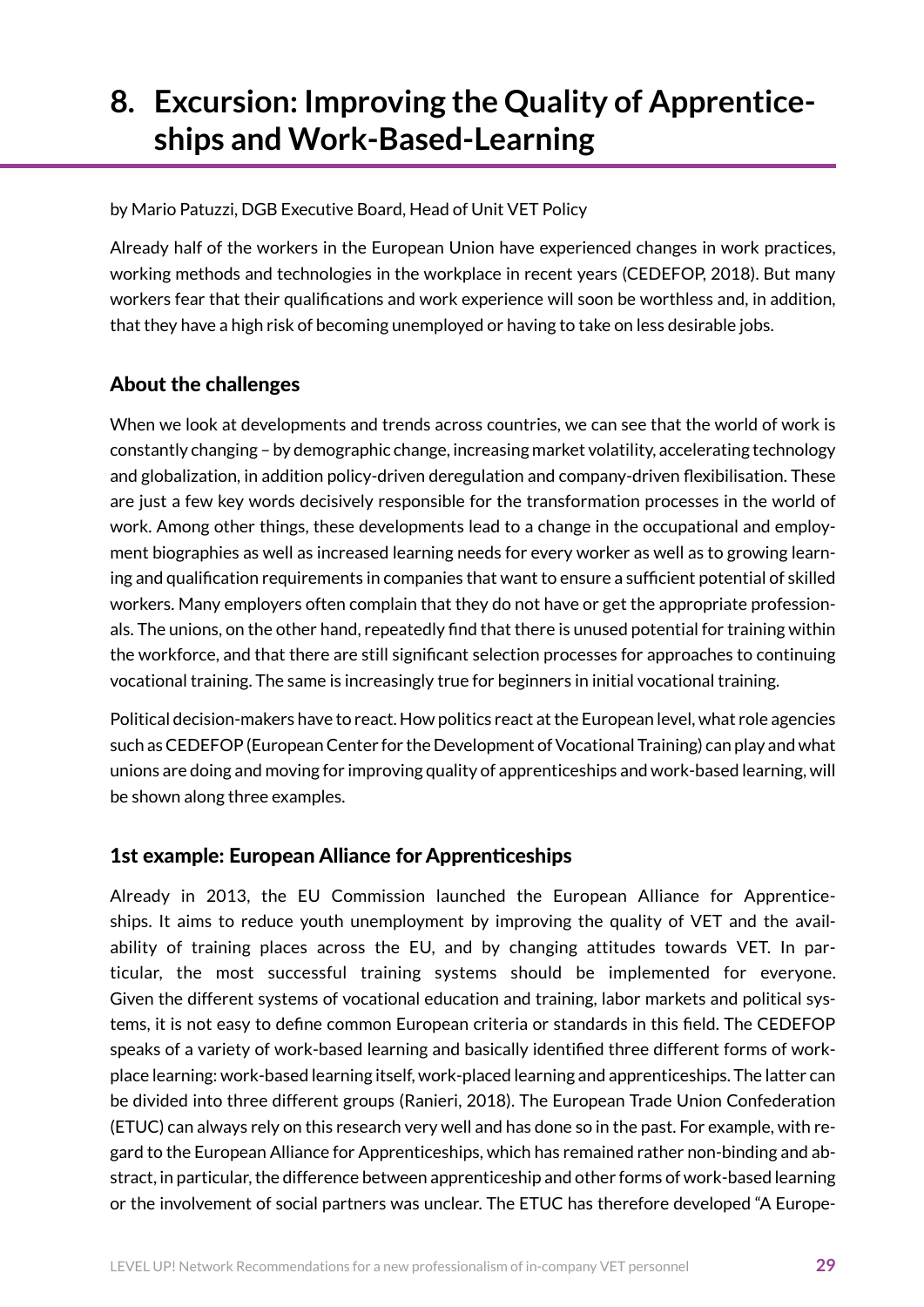an Quality Framework of Apprenticeships" (ETUC / unionlearn, 2016) to provide the Alliance with more substance and formulate the unions' demands for good initial vocational training across Europe. On this basis, the ETUC managed to reach a Council Recommendation on a European Framework for Quality and Effective Apprenticeships this year. With this recommendation, after a lengthy discussion process with the Commission, the employers and the governments, it was possible to adopt minimum standards. These include a written contract, company-based learning, and cooperation on learning places, pedagogical support within the company or also the training allowance and quality assurance. With this Council recommendation, we again have good arguments for making our national VET systems and training programs better.

## 2nd example: New Skills Agenda for Europe

Another example is the EU's New Skills Agenda. The main priorities of this initiative are higher and more relevant qualifications for all, promoting better visibility and use of available skills and to achieve a better understanding of skill needs and trends in the labor market. However, for the unions this prioritization also reflects one problem: the skills shortages and mismatches are suspected among the workers alone. But CEDEFOP notes something different in a recent study (CEDEFOP, 2018):

- A considerable share of the working population already possesses the skills needed for their jobs, even if these are not evident from their formal qualifications.
- $\blacksquare$  Many employees find themselves in jobs that do not fully utilize their potential. In addition, there is great persistence in skill underutilization.
- **Part of the reason that overeducated workers endure a wage penalty relative to their for**mer classmates is because of lower levels of work experience and non-formal/informal skills. However, little evidence is found to suggest that this wage gap reduces as the skills of overeducated workers are gradually aligned to their job-skill requirements.

So surprisingly, the results of the CEDEFOP study are not new for us. Nevertheless, they reaffirm that, especially for the field of work-based learning, responsibility lies not with workers alone, but with employers and the labor market conditions, too. Therefore, ETUC demands a sound environment for skills development. This requires high-quality jobs and apprenticeships, based on initiatives for more investment in employment and economic development. However, we also need more attention to good education at all levels, and especially to qualifications, not just to individual competences.

Moreover, we need a Professional Skills Guarantee to ensure effective access to training for lowskilled workers and unemployed people, in order to ensure their employability and their capacity to adapt to the labor market. Further, we need a Paid Educational Leave to allow workers to upgrade their skills according to the new needs in their sector, and ensure them access to training not related to job-specific needs as an opportunity to launch a new phase in their career. In addition, to encourage workers to use their training rights is to provide them access to career guidance and professional development.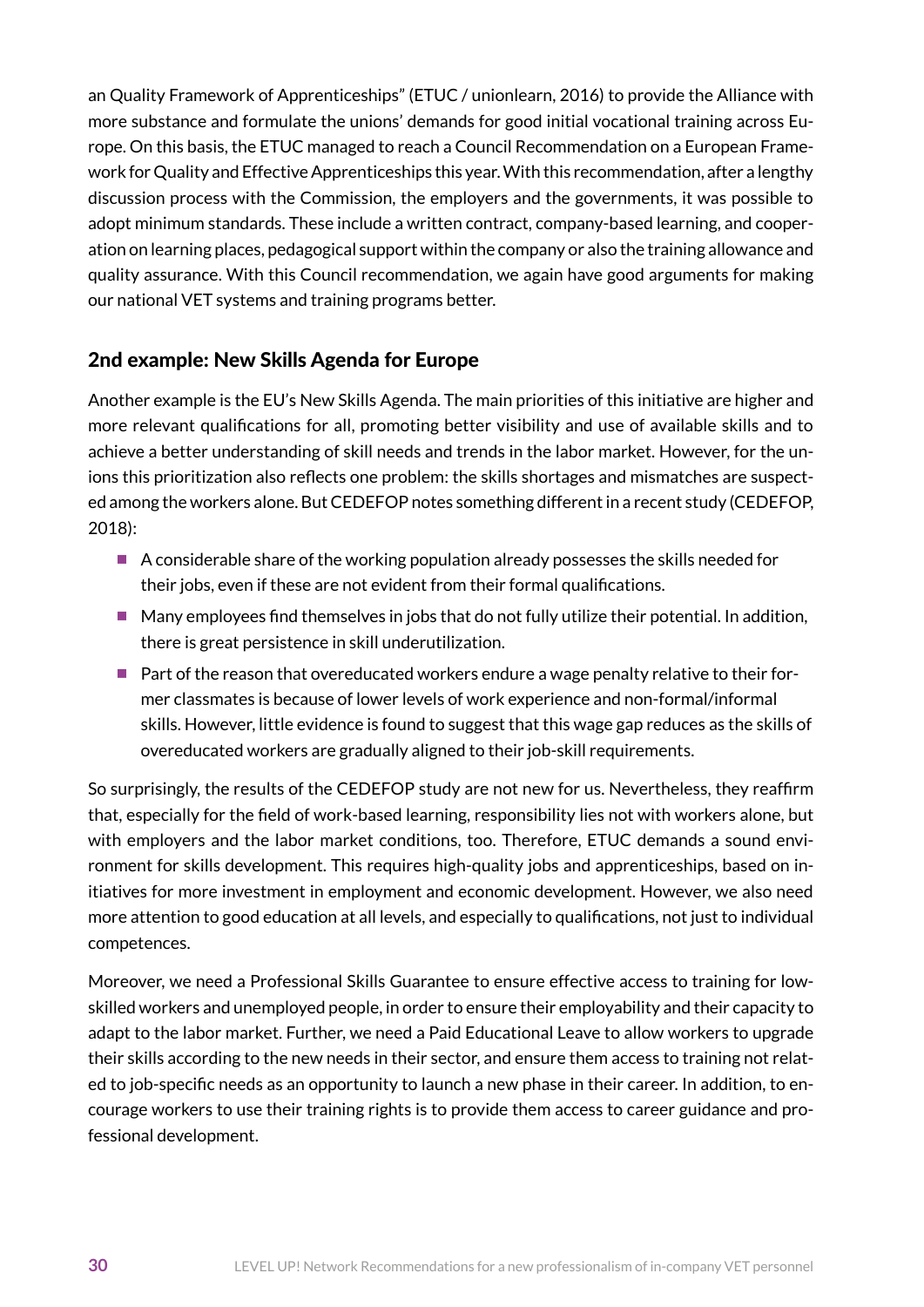## 3rd example: SACADOS project and the key role of trade unions as social partners

The role of **social** partners and social dialogue at all levels of decision making on qualifications and training schemes should be recognized and fostered by the EU institutions. Now, the ETUC supports and contributes to the interesting SACADOS (Supporting Anticipation of Change and Development of Skills) project. It is a European funded project involving German, Italian, Bulgarian, Latvian and Romanian trade unions, which aims to contribute to a European trade union strategy to support trade union representatives to make better use of information, consultation and participation procedures in the workplace and to anticipate change and develop skills. Based on the experience gained during the lifetime of this project, SACADOS is proposing a number of recommendations for future trade union work at the European and national levels to improve the involvement of trade union representatives in information, consultation and participation procedures in the area of workplace learning. That concerns above all to strengthen minimum standards for the creation and functioning of information, consultation and participation procedures so as to include decisions on the development of skills in the workplace as well as to ensure a European right to the development of skills in the workplace for all workers. A result could also be a Council Recommendation that would establish certain minimum rights for trade union support for the development of skills in the workplace.

## References

CEDEFOP (2018). Insights into skill shortages and skill mismatch. Learning from Cedefop's European skills and jobs survey. Luxembourg: Publications Office.

Antonio Ranieri (2018). Integration of company-based learning in vocational training in Europe – models, functions and purposes. Presentation at BiBB Congress 7.8.2018. [https://kongress2018.bibb.de/wp-content/uploads/2018/06/](https://kongress2018.bibb.de/wp-content/uploads/2018/06/forum_III_ranieri_tag_1_version_3_en_final_dok.pdf) [forum\\_III\\_ranieri\\_tag\\_1\\_version\\_3\\_en\\_final\\_dok.pdf](https://kongress2018.bibb.de/wp-content/uploads/2018/06/forum_III_ranieri_tag_1_version_3_en_final_dok.pdf)

ETUC / unionlearn (2016). A European Quality Framework for Apprenticeships. A European Trade Union Proposal. [https://www.etuc.org/sites/default/files/publication/files/](https://www.etuc.org/sites/default/files/publication/files/a_european_quality_framework_for_apprenticeships_en.final_.corr_.pdf) a european quality framework for apprenticeships en.final .corr .pdf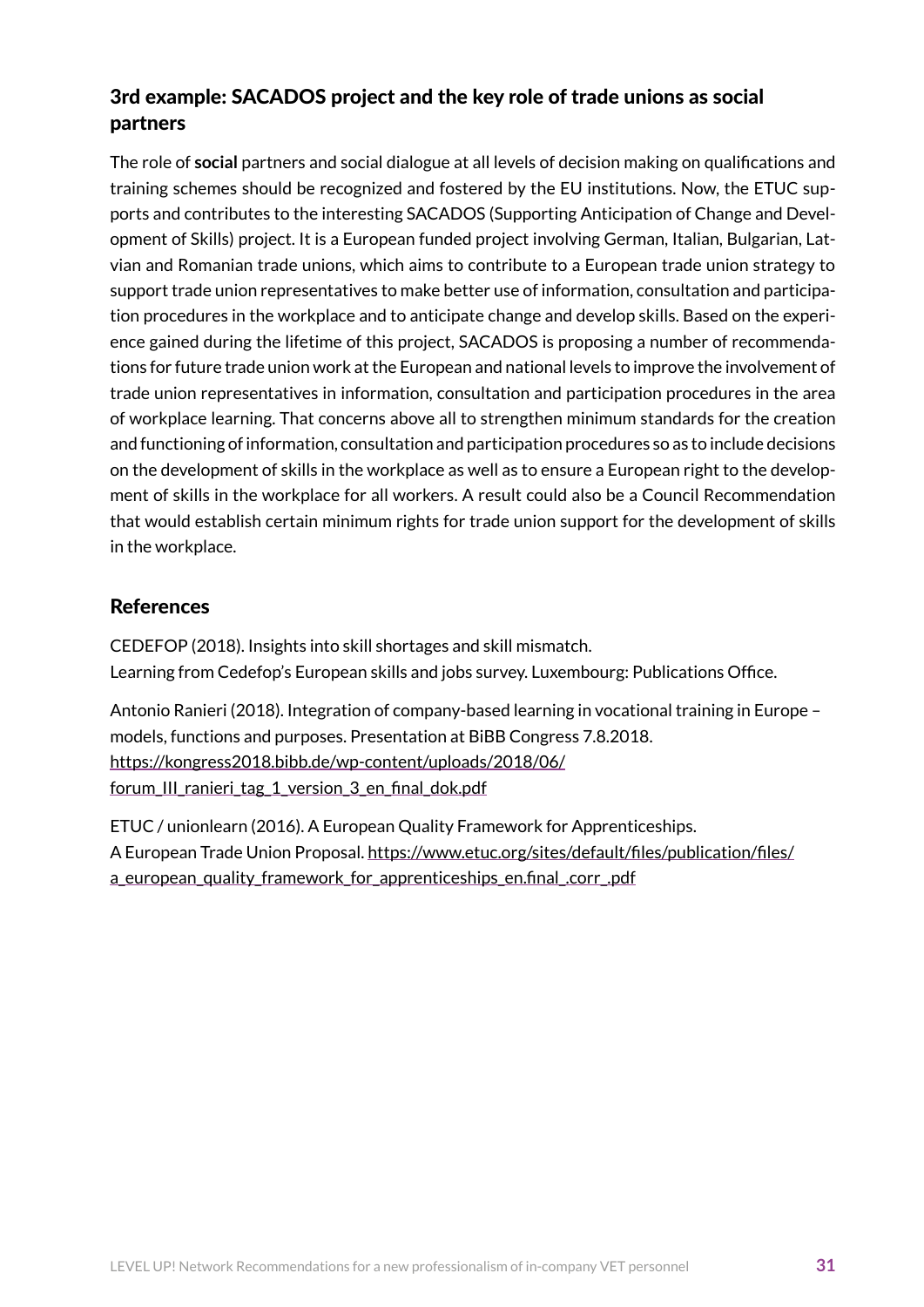# <span id="page-31-0"></span>**9. Network recommendations**

We are convinced: the tasks and responsibilities in vocational training and education are extremely demanding and require an extensive level and width of competencies. This fact is still not mirrored in the qualification landscape for this target group. A new professionalism of in-company VET personnel will not only greatly benefit the trainer profession but improve the quality of VET overall. The professional and societal recognition of VET personnel, specifically in-company VET personnel, is long overdue!

As a result of the European debate on a new professionalism for in-company VET personnel, we have derived the following recommendations, at political level – in terms of education policy and framework conditions, at European level – in terms of better cooperation, comparability and mutual understanding, at practical level – in terms of qualification content and methodologies…

## Network recommendations for a new professionalism of in-company VET personnel

**1. High-quality training offers for VET personnel following the quality criteria and methods of the EWT Network.**

We recommend training providers across Europe to increasingly offer high quality training offers for our target groups. The training course developed in the framework of the Level up! project (see "Training Course Handbook"), as well as the competence profiles for the "European Workplace Tutor" and the "Learning Process Guide" that were developed in the EWT project (2011-2013) and also formed the basis of the Level-up! training course constitute good guidance material that can be used for this purpose by any experienced training provider. The EWT Network also recommends the application of the quality standards and the framework of methods for high-quality training programmes for in-company VET personnel. The Course Handbook developed as a result of the Level up! training course is targeted at training providers and gives practical and detailed instructions about how to implement high-quality training courses for our target group, including input on all aspects of the quality standards and framework of methods.

Quality standards:

- Defined training contents in form of the EWT competence profiles as well as a method framework
- Examination and assessment should be conducted by use of a project-oriented approach
- The programme must be equipped with a diversity of methods (see framework of methods)
- $\blacksquare$  Project-oriented work forms the core of the training course
- **There should be one main tutor who accompanies the programme throughout the indi**vidual modules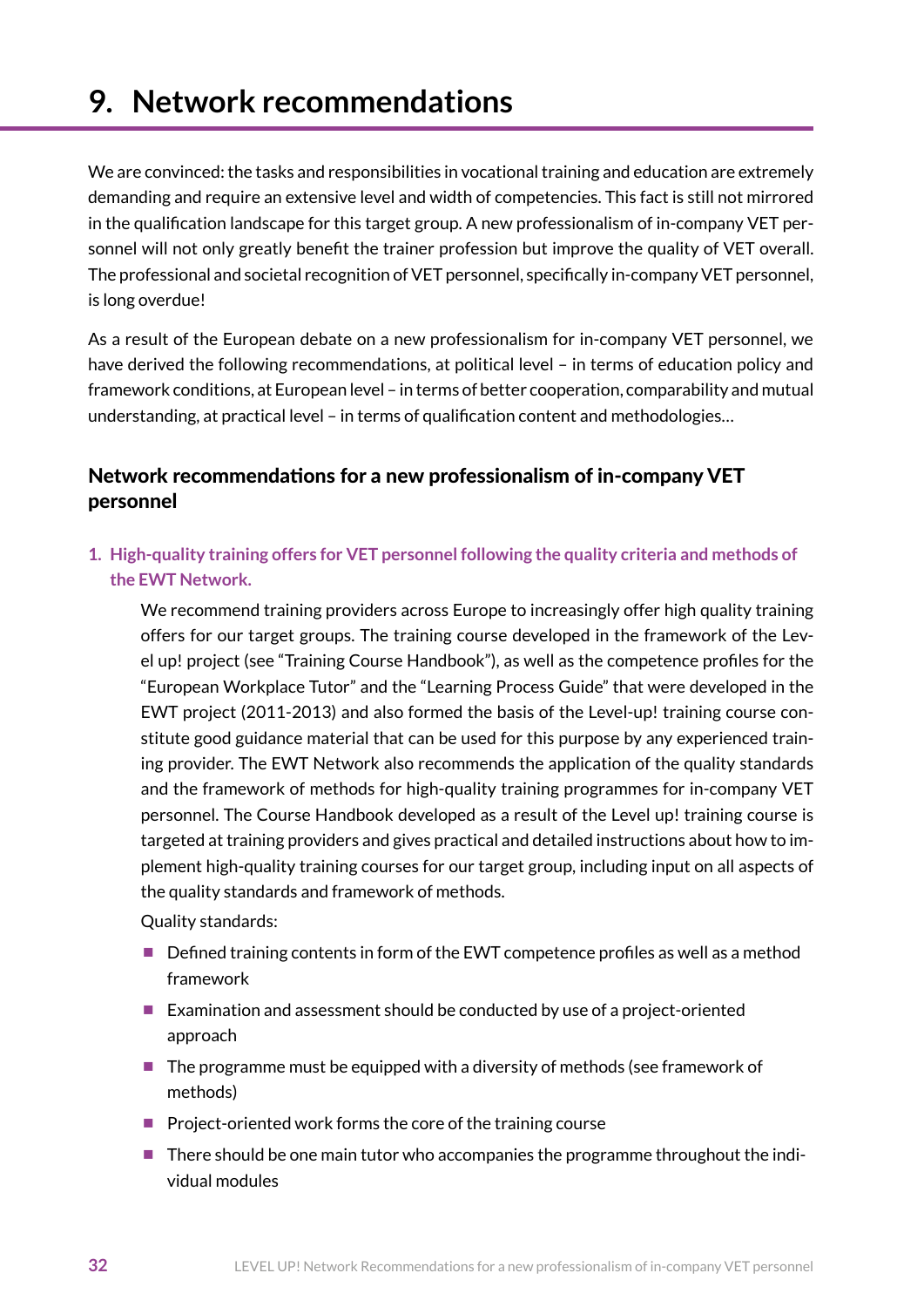- Training providers should work with participant feedback systems (see chapter "Evaluation" in Course Handbook)
- $\blacksquare$  Training participants are informed about the quality standards and possibilities to give feedback to the network
- User-oriented terms and conditions must apply

Framework of methods:

- **Project-orientation**
- $\blacksquare$  Exchange of expert experience and opinions
- Active learning
- Knowledge should not be academic but practically applicable
- External learning (face-to-face sessions according to the needs of participants)
- $\blacksquare$  Learning at the workplace
- $\blacksquare$  Individual learning
- Learning guidance and distance learning (e.g. e-learning)

Aside from the framework conditions and training methods applied, it is also vital that trainer qualifications really orientate towards the highly demanding challenges that trainers face in their jobs today. Qualification contents should necessary reflect the trends of the working world and include aspects such as:

- $\blacksquare$  High level of didactical and methodological competence (e.g. learning guidance, moderation, problem-solving, application of diverse training methods, ICT, etc.)
- Coordination and management of learning and training processes
- **Project management**
- $\blacksquare$  Learning needs analysis
- Guidance and counselling
- $\blacksquare$  Special needs, social and intercultural aspects of learning
- …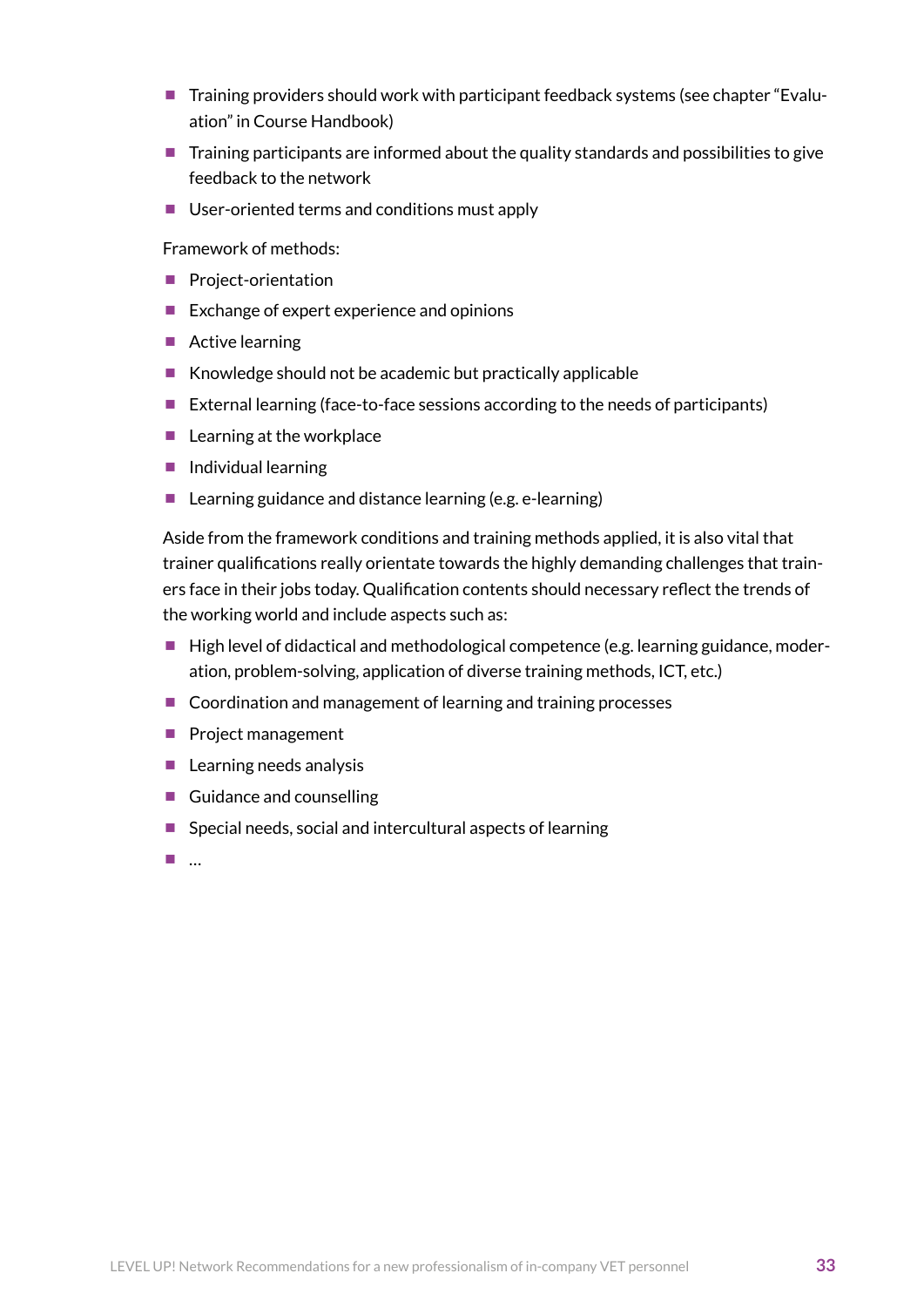**2. Training contents should reflectthe professional reality oftrainers, such as the greater need for autonomous working,the greater need for working in holistic processes, increasingly heterogeneous learning groups, increasing responsibilities in the area of personnel development.**

Standardisation, recognition, validation and recognition of prior learning

There is a lack of standardized and recognized qualification programmes across the vast majority of countries we looked at. This contributes to the de-professionalisation of in-company trainers who often have a great degree of expertise and experience, and also of training which, however, in most cases is non-formal in nature, not recognized and standardized. The fragmented qualification offer in this field means that the market is incompatible, intransparent and qualifications often do not mean anything even to experts, let alone potential employers or trainers interested in the qualification. It is absolutely necessary, that stakeholders of the qualification market for in-company trainers create a greater degree of comparability and transparency, at national as well as at European level. Beyond this, the need and acceptance of widely known and recognized standardized qualification offers should be explored by regulatory partners at national as well as European level.

At the same time, it is crucial to explore and develop pathways of recognition of prior learning towards such widely recognized standardized qualifications in order to enable trainers to validate the comprehensive amount of experience and training which they typically hold already.

### **3. Reform of university curricula and academic further training along the lines of extended modern vocationalism**

This step is also connected with the improved qualification situation mentioned above. Trainer qualifications exist in both educational sub-systems, higher education as well as vocational education. Until today, the equivalence of qualifications from the different sub-sectors is a problematic issue. The contents of high quality train-the-trainers qualifications highlight that training is most successful when it combines both academic further training and activity-oriented learning methods. Reforming trainer qualifications towards a good balance thereof will also greatly improve the quality and image of vocational education and training. A more permeable approach to further training pathways in these sectors would also require the consideration of higher education guidance in initial training and vice-versa. At the same time, the continued development of dual and part-time university degrees will further promote the permeability between vocational and academic training and access to higher education for professionals. However, promoting access to higher education should not and need not be at the expense of continued development of vocational further training as an equivalent alternative to higher education. However, such reforms necessitate a reciprocal recognition and accreditation of competences acquired in vocational and academic education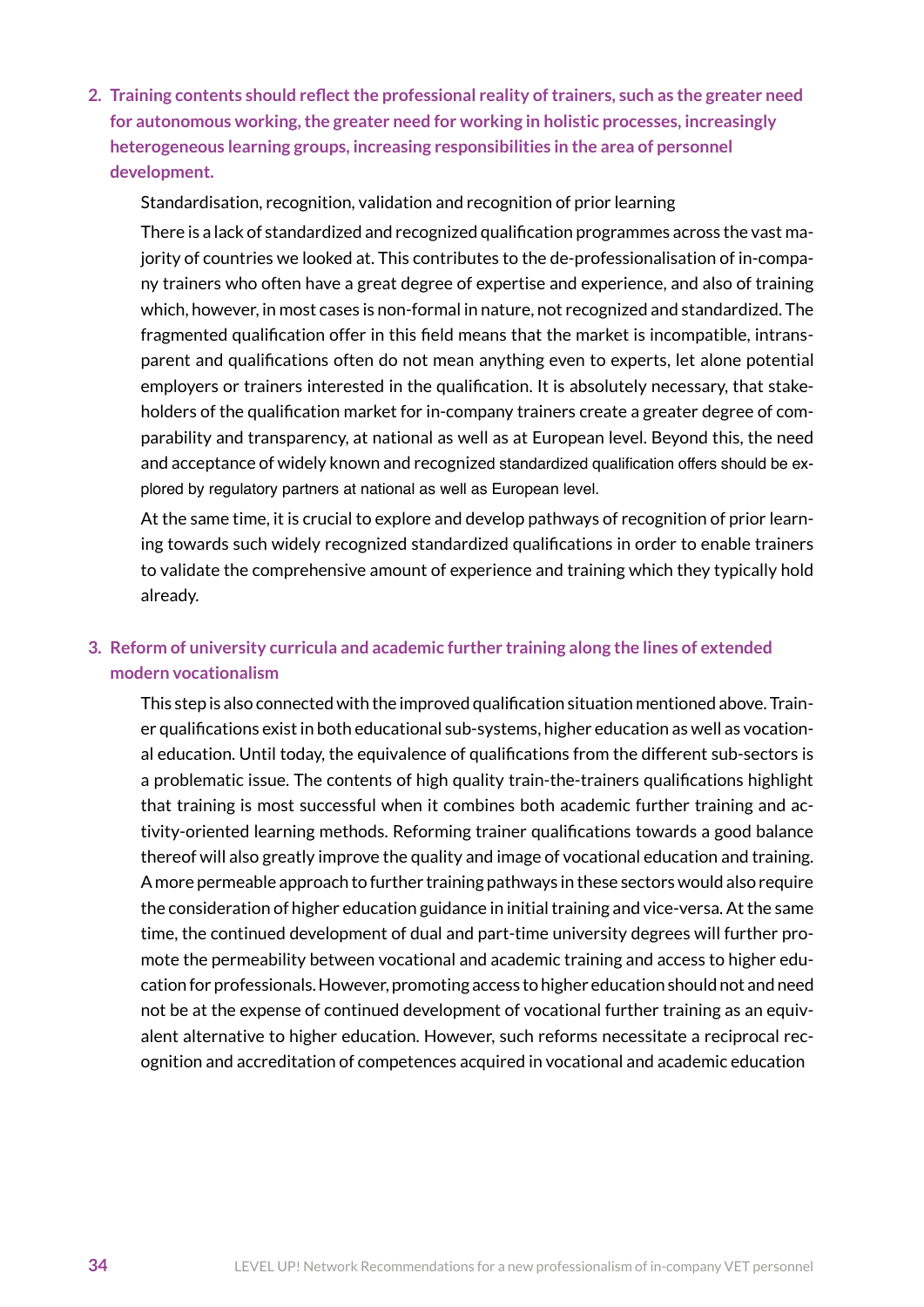#### **4. Development of a professional identity of trainers**

Supporting and strengthening the development of a professional identity of trainers is the precondition for better recognition, remuneration and acceptance of the crucial role that trainers play in today's working world. Raising the quality of training for this target group, but also more general efforts towards an improved image of VET will contribute to this goal. Creating and supporting professional organisations and networks can also facilitate professional identity. Recognising the vital role and challenging responsibilities that in-company trainers hold in today's working world is a prerequisite for this development. Trainers today are more than just instructors, they are moderators, facilitators, coaches, mentors, process managers and much more…

#### **5. Creating career opportunities for trainers**

The creation of better career and professional progression opportunities for trainers is an element that would help improve the professional identity of trainers, attract more individuals in the training profession and, last but not least, contribute to a better quality of VET in companies. For this purpose, career paths should not only be made available in companies, but a progressive qualification should also be mirrored in the qualification landscape. Developing qualification offers that enable a piecemeal progression of trainers' qualification is also highly commendable. The two competence profiles of "Learning Process Guide" and "European Workplace Tutor" represent an example of what shape such a progressive qualification pathway could look like. The German three-tiered model of trainers' qualifications could also represent an example for such models.

Accompanying policies to enable and support the above should include:

- Concepts for more transparency, coordination and planning of resources in vocational and higher education in order to avoid growing competition between the two educational sub-sectors;
- Development of holistic legal regulation for further training including the financing thereof. The aim should be comprehensive support for adult learners;
- Development of legal regulation for better coordination of vocational and higher education. Extension of co-determination rights of employees in education and training matters in order to improve the quality of in-company learning processes.
- Formulation of cornerstones for the creation of a European education and labour market. This should be based on the concepts of extended modern vocationalism;